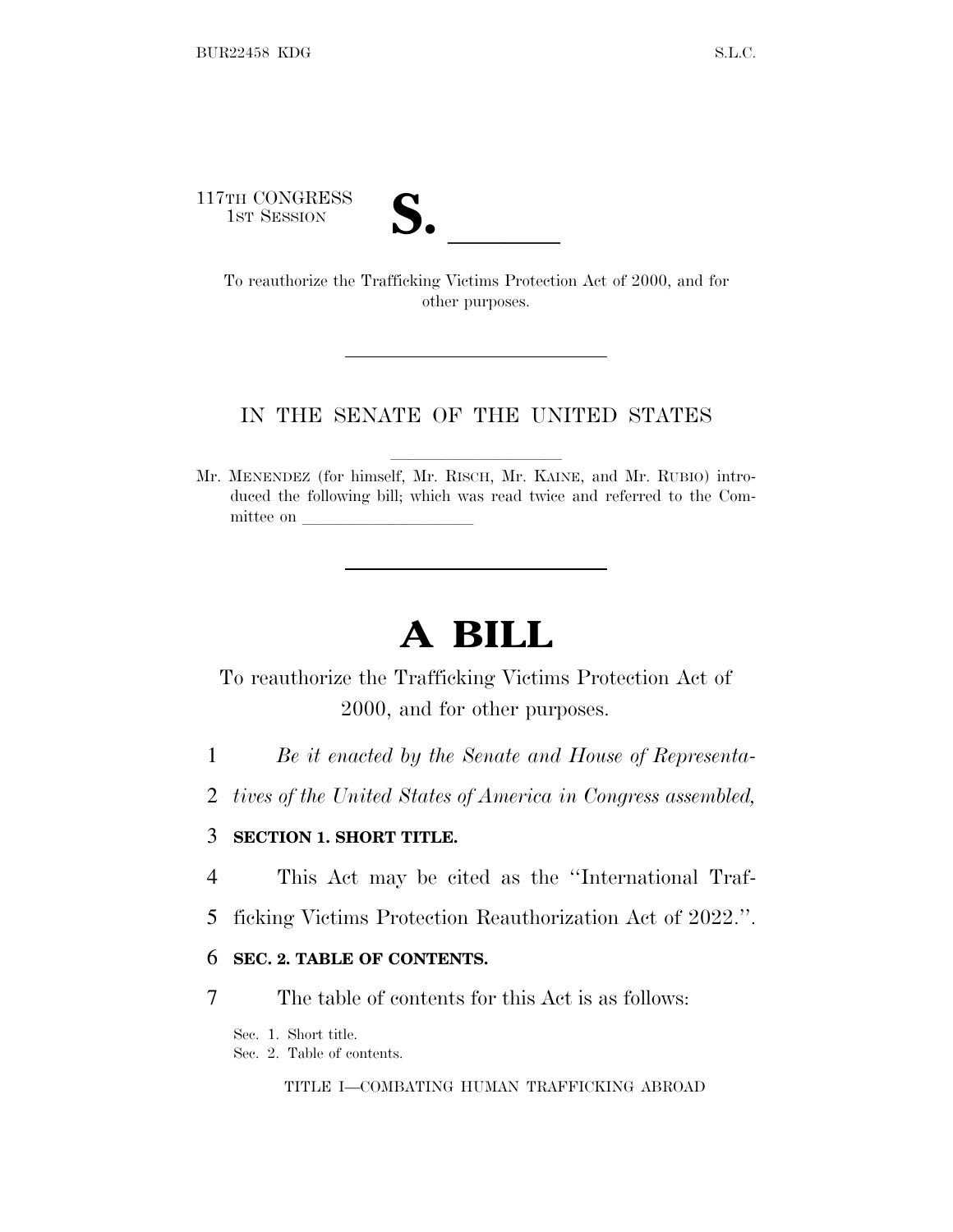- Sec. 101. United States support for integration of anti-trafficking in persons interventions in multilateral development banks.
- Sec. 102. Expanding prevention efforts at the United States Agency for International Development.
- Sec. 103. Counter-trafficking in persons efforts in development cooperation and assistance policy.
- Sec. 104. Technical amendments to tier rankings.
- Sec. 105. Modifications to the program to end modern slavery.
- Sec. 106. Clarification of nonhumanitarian, nontrade-related foreign assistance.
- Sec. 107. Expanding protections for domestic workers of official and diplomatic visa holders.
- Sec. 108. Effective dates.

#### TITLE II—AUTHORIZATION OF APPROPRIATIONS

- Sec. 201. Extension of authorizations under the Victims of Trafficking and Violence Protection Act of 2000.
- Sec. 202. Extension of authorizations under the International Megan's Law.

#### TITLE III—BRIEFINGS

Sec. 301. Briefing on annual trafficking in person's report. Sec. 302. Briefing on use and justification of waivers.

# 1 **TITLE I—COMBATING HUMAN** 2 **TRAFFICKING ABROAD**

3 **SEC. 101. UNITED STATES SUPPORT FOR INTEGRATION OF**

4 **ANTI-TRAFFICKING IN PERSONS INTERVEN-**5 **TIONS IN MULTILATERAL DEVELOPMENT** 6 **BANKS.**

 (a) REQUIREMENTS.—The Secretary of the Treasury, in consultation with the Secretary of State acting through the Ambassador-at-Large to Monitor and Combat Traf- ficking in Persons, shall instruct the United States Execu- tive Director of each multilateral development bank (as defined in section 110(d) of the Trafficking Victims Pro- tection Act of 2000 (22 U.S.C. 7107(d))) to encourage the inclusion of a counter-trafficking strategy, including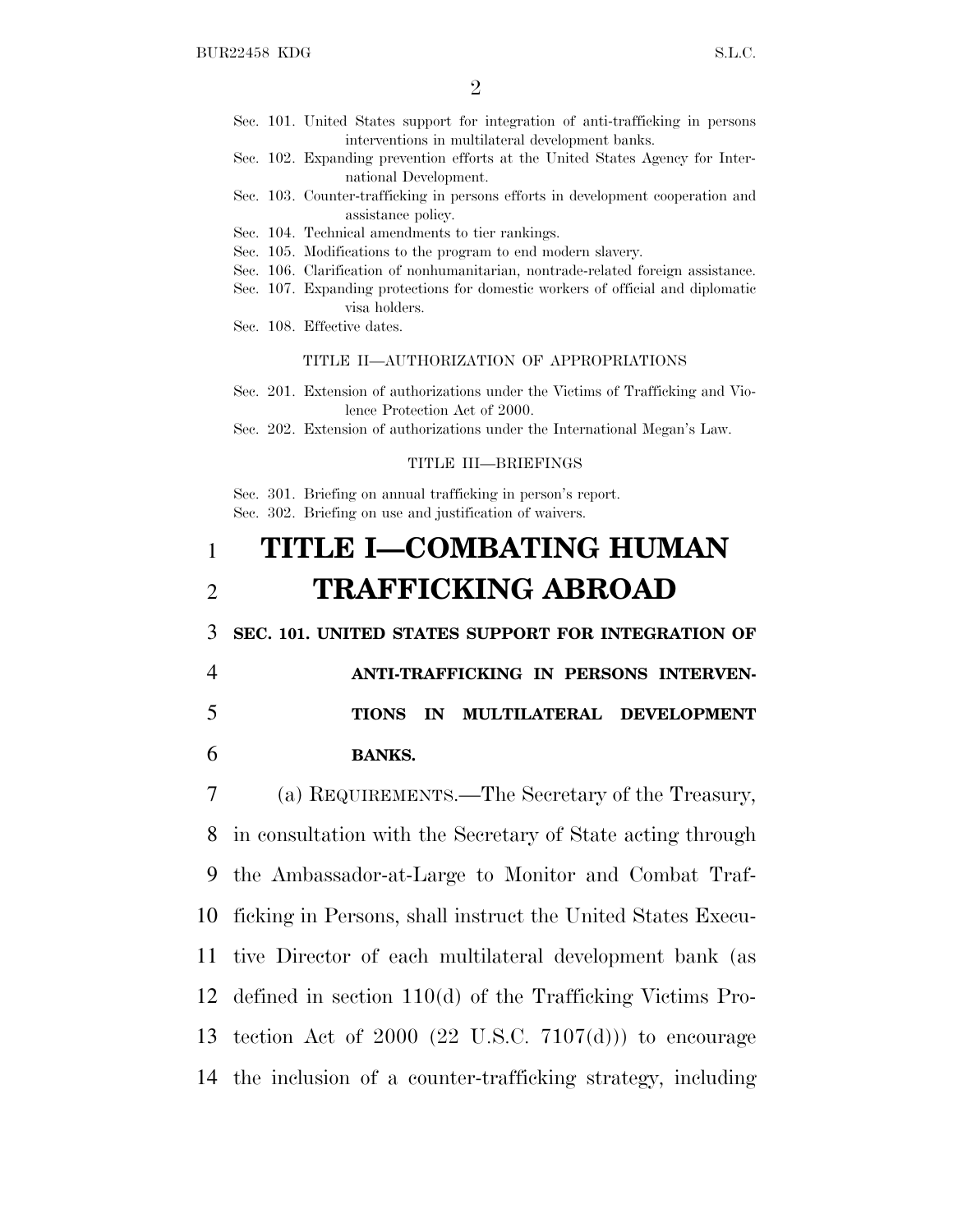risk assessment and mitigation efforts as needed, in pro-posed projects in countries listed—

 (1) on the Tier 2 Watch List (required under section 110(b)(2)(A) of the Trafficking Victims Pro-5 tection Act of 2000 (22 U.S.C.  $7107(b)(2)(A)$ ), as 6 amended by section  $104(a)$ ;

 (2) under subparagraph (C) of section 110(b)(1) of the Trafficking Victims Protection Act 9 of 2000  $(22 \text{ U.S.C. } 7107(b)(1))$  (commonly referred 10 to as "tier 3"); and

 (3) as Special Cases in the most recent report on trafficking in persons required under such section (commonly referred to as the ''Trafficking in Per-sons Report'').

 (b) BRIEFINGS.—Not later than 180 days after the date of the enactment of this Act, the Secretary of the Treasury, in consultation with the Secretary of State, shall brief the appropriate congressional committees regarding the implementation of this section.

 (c) GAO REPORT.—Not later than 2 years after the date of the enactment of this Act, the Comptroller General of the United States shall submit to the appropriate con- gressional committees a report that details the activities of the United States relating to combating human traf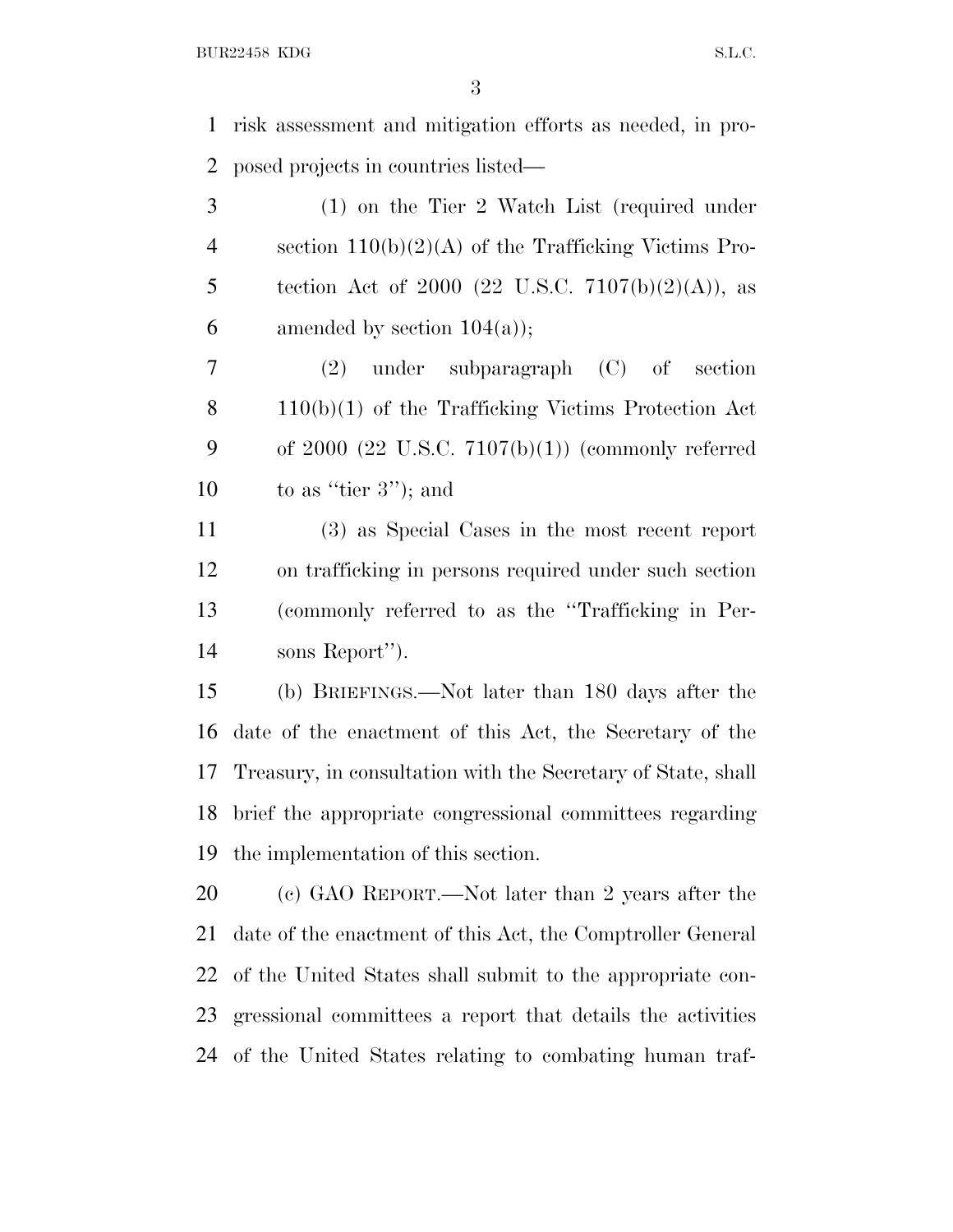BUR22458 KDG S.L.C.

 ficking, including forced labor, within multilateral develop-ment projects.

 (d) APPROPRIATE CONGRESSIONAL COMMITTEES DEFINED.—In this section, the term ''appropriate con-gressional committees'' means—

 (1) the Committee on Foreign Relations and the Committee on Appropriations of the Senate; and (2) the Committee on Foreign Affairs and the Committee on Appropriations of the House of Rep-resentatives.

 **SEC. 102. EXPANDING PREVENTION EFFORTS AT THE UNITED STATES AGENCY FOR INTER-NATIONAL DEVELOPMENT.**

 (a) I<sup>N</sup> GENERAL.—In order to strengthen prevention efforts by the United States abroad, the Administrator of the United States Agency for International Development (referred to in this section as the ''Administrator'') shall, to the extent practicable and appropriate—

 (1) encourage the integration of activities to counter trafficking in persons (referred to in this section as ''C-TIP'') into broader assistance pro-gramming;

 (2) determine a reasonable definition for the term ''C-TIP Integrated Development Programs,'' which shall include any programming to address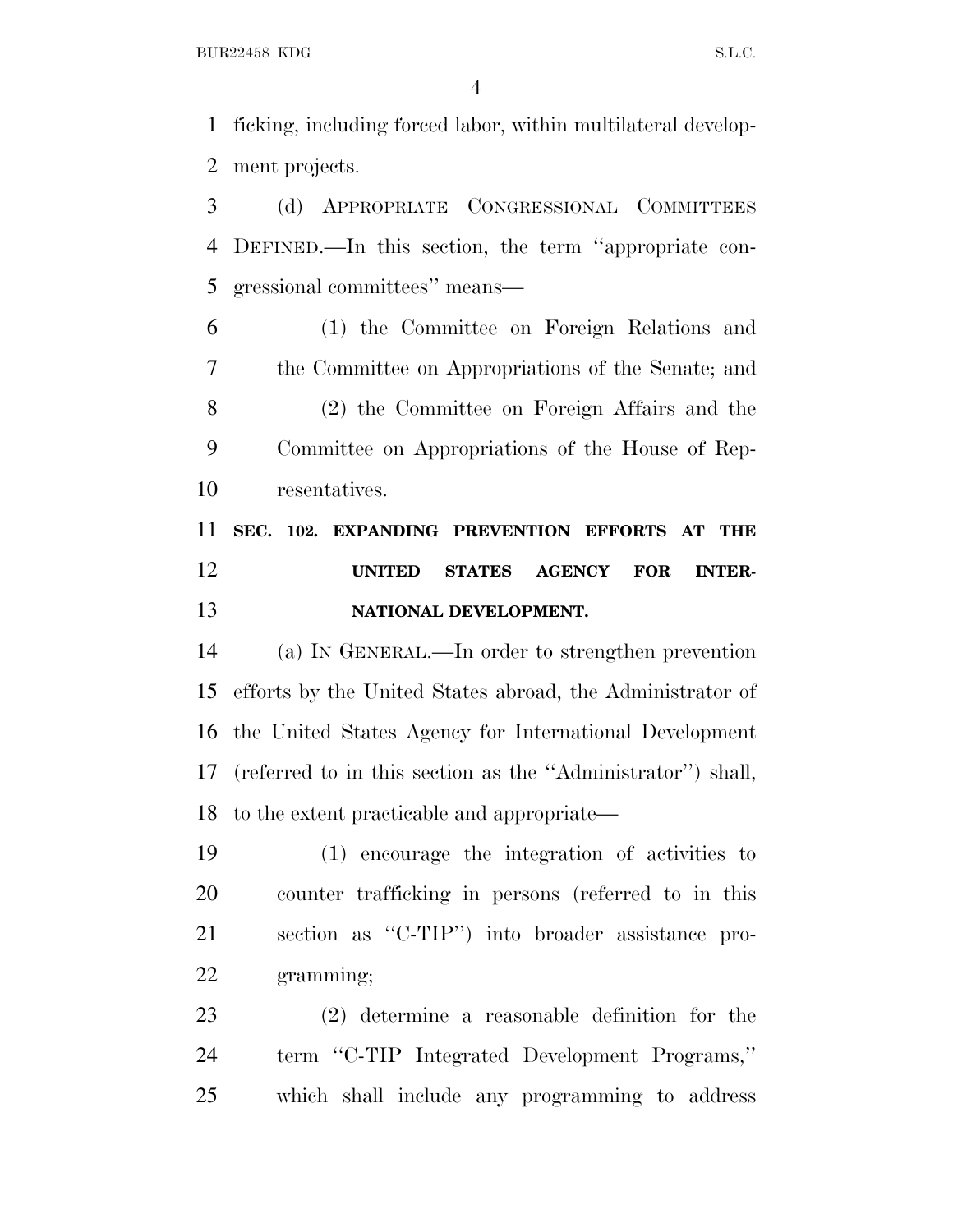| $\mathbf{1}$   | health, food security, economic development, edu-  |
|----------------|----------------------------------------------------|
| $\overline{2}$ | cation, democracy and governance, and humani-      |
| 3              | tarian assistance that includes a sufficient C-TIP |
| $\overline{4}$ | element; and                                       |
| 5              | (3) ensure that each mission of the United         |
| 6              | States Agency for International Development (re-   |
| 7              | ferred to in this section as "USAID")—             |
| 8              | $(A)$ integrates a C-TIP component into de-        |
| 9              | velopment programs, project design, and meth-      |
| 10             | ods for program monitoring and evaluation, as      |
| 11             | necessary and appropriate, when addressing         |
| 12             | issues, including—                                 |
| 13             | (i) health;                                        |
| 14             | (ii) food security;                                |
| 15             | (iii) economic development;                        |
| 16             | (iv) education;                                    |
| 17             | (v) democracy and governance; and                  |
| 18             | (vi) humanitarian assistance;                      |
| 19             | (B) continuously adapts, strengthens, and          |
| 20             | implements training and tools related to the in-   |
| 21             | tegration of a C-TIP perspective into the work     |
| 22             | of development actors; and                         |
| 23             | (C) encourages USAID Country Develop-              |
| 24             | ment Cooperation Strategies to include C-TIP       |
| 25             | components in project design, implementation,      |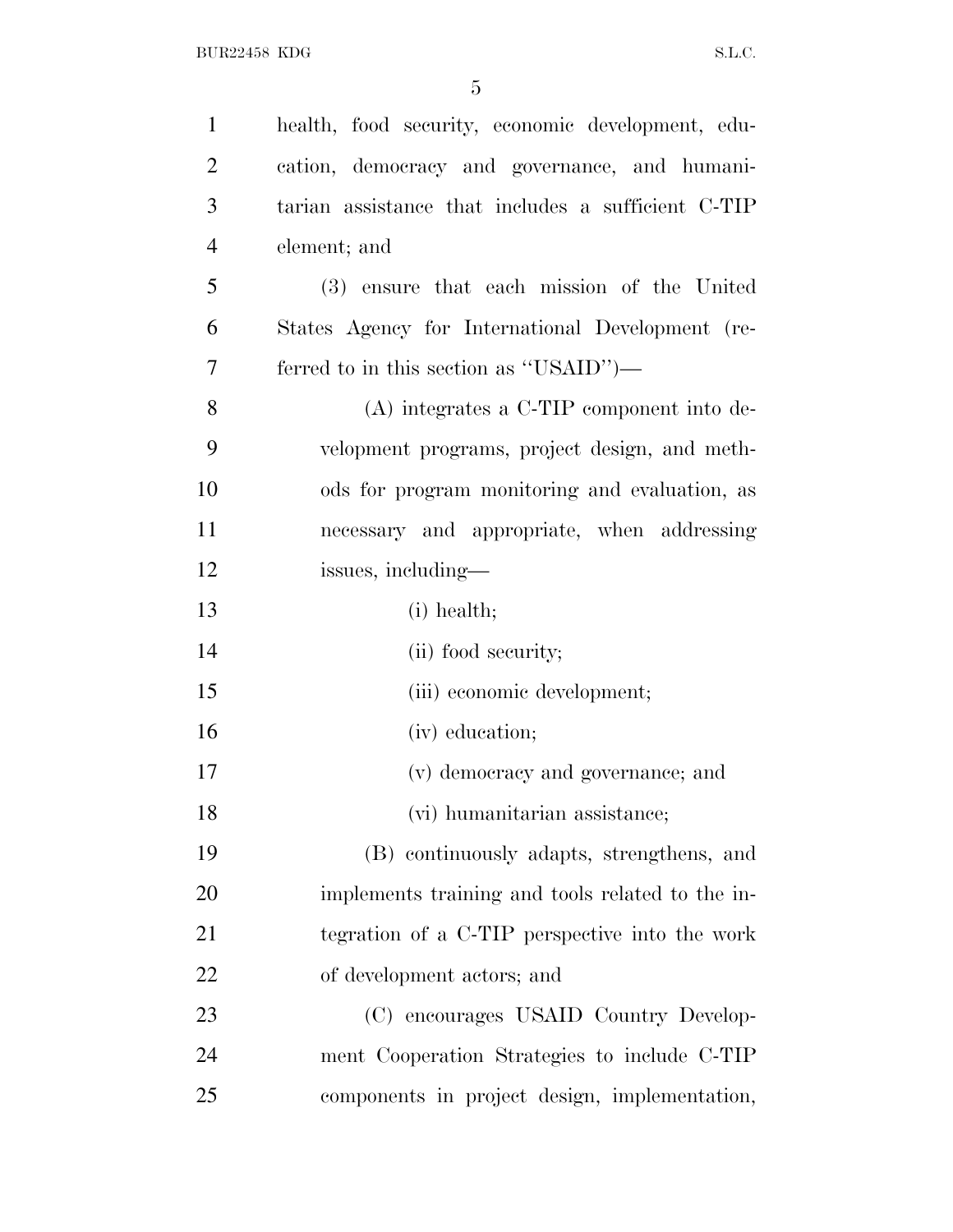| $\mathbf{1}$   | monitoring, and evaluation, as necessary and          |
|----------------|-------------------------------------------------------|
| $\mathfrak{2}$ | appropriate.                                          |
| 3              | (b) REPORTS AND BRIEFINGS REQUIRED.—                  |
| $\overline{4}$ | $(1)$ IN GENERAL.—Not later than 1 year after         |
| 5              | the date of the enactment of an Act making appro-     |
| 6              | priations for the Department of State, Foreign Op-    |
| 7              | erations, and Related Programs through fiscal year    |
| 8              | 2026, the Secretary of State, in consultation with    |
| 9              | the Administrator, shall submit to the appropriate    |
| 10             | congressional committees a report on obligations and  |
| 11             | expenditures of all funds managed by the Depart-      |
| 12             | ment of State and USAID in the prior fiscal year      |
| 13             | to combat human trafficking and forced labor, in-     |
| 14             | eluding integrated C-TIP activities.                  |
| 15             | (2) CONTENTS.—The report required by para-            |
| 16             | graph(1) shall include—                               |
| 17             | (A) a description of funding aggregated by            |
| 18             | program, project, and activity; and                   |
| 19             | (B) a description of the management                   |
| 20             | structure at the Department of State and              |
| 21             | USAID used to manage such programs.                   |
| 22             | (3) BIENNIAL BRIEFING.—Not later than 6               |
| 23             | months of after the date of the enactment of this     |
| 24             | Act, and every 2 years thereafter through fiscal year |
| 25             | 2026, the Secretary of State, in consultation with    |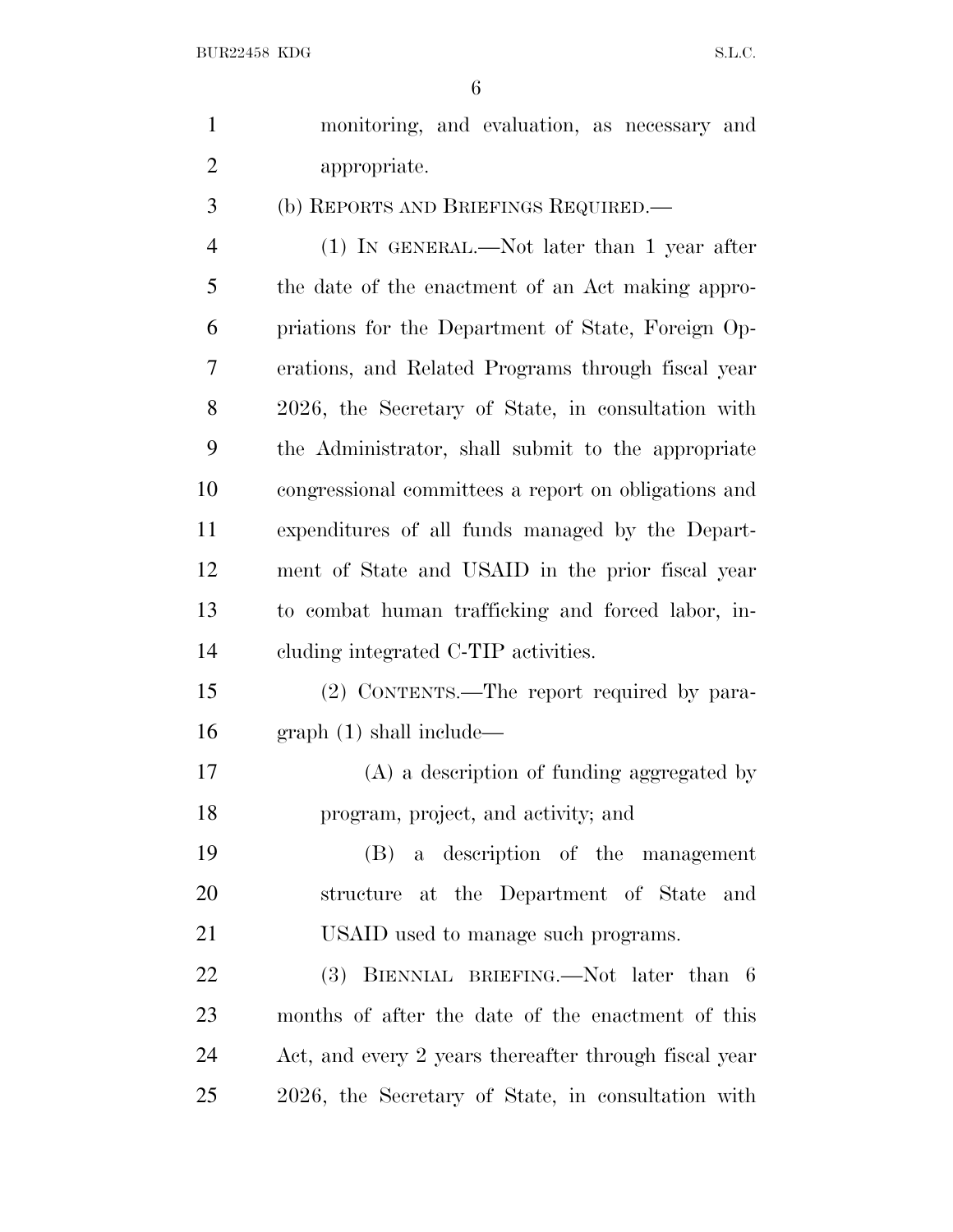| $\mathbf{1}$   | the Administrator, shall brief the Committee on For-   |
|----------------|--------------------------------------------------------|
| $\overline{2}$ | eign Relations of the Senate and the Committee on      |
| 3              | Foreign Affairs of the House of Representatives on     |
| $\overline{4}$ | the implementation of subsection (a).                  |
| 5              | (c) APPROPRIATE CONGRESSIONAL COMMITTEES DE-           |
| 6              | FINED.—In this section, the term "appropriate congres- |
| 7              | sional committees" means—                              |
| 8              | (1) the Committee on Foreign Relations and             |
| 9              | the Committee on Appropriations of the Senate; and     |
| 10             | (2) the Committee on Foreign Affairs and the           |
| 11             | Committee on Appropriations of the House of Rep-       |
| 12             | resentatives.                                          |
|                |                                                        |
| 13             | SEC. 103. COUNTER-TRAFFICKING IN PERSONS EFFORTS IN    |
| 14             | DEVELOPMENT COOPERATION AND ASSIST-                    |
| 15             | ANCE POLICY.                                           |
| 16             | The Foreign Assistance Act of 1961 (22 U.S.C. 2151)    |
| 17             | et seq.) is amended—                                   |
| 18             | (1) in section $102(b)(4)(22)$ U.S.C. 2151-            |
| 19             | $1(b)(4)$ —                                            |
| 20             | $(A)$ in subparagraph $(F)$ , by striking              |
| 21             | "and" at the end;                                      |
| 22             | $(B)$ in subparagraph $(G)$ , by striking the          |
| 23             | period at the end and inserting "; and"; and           |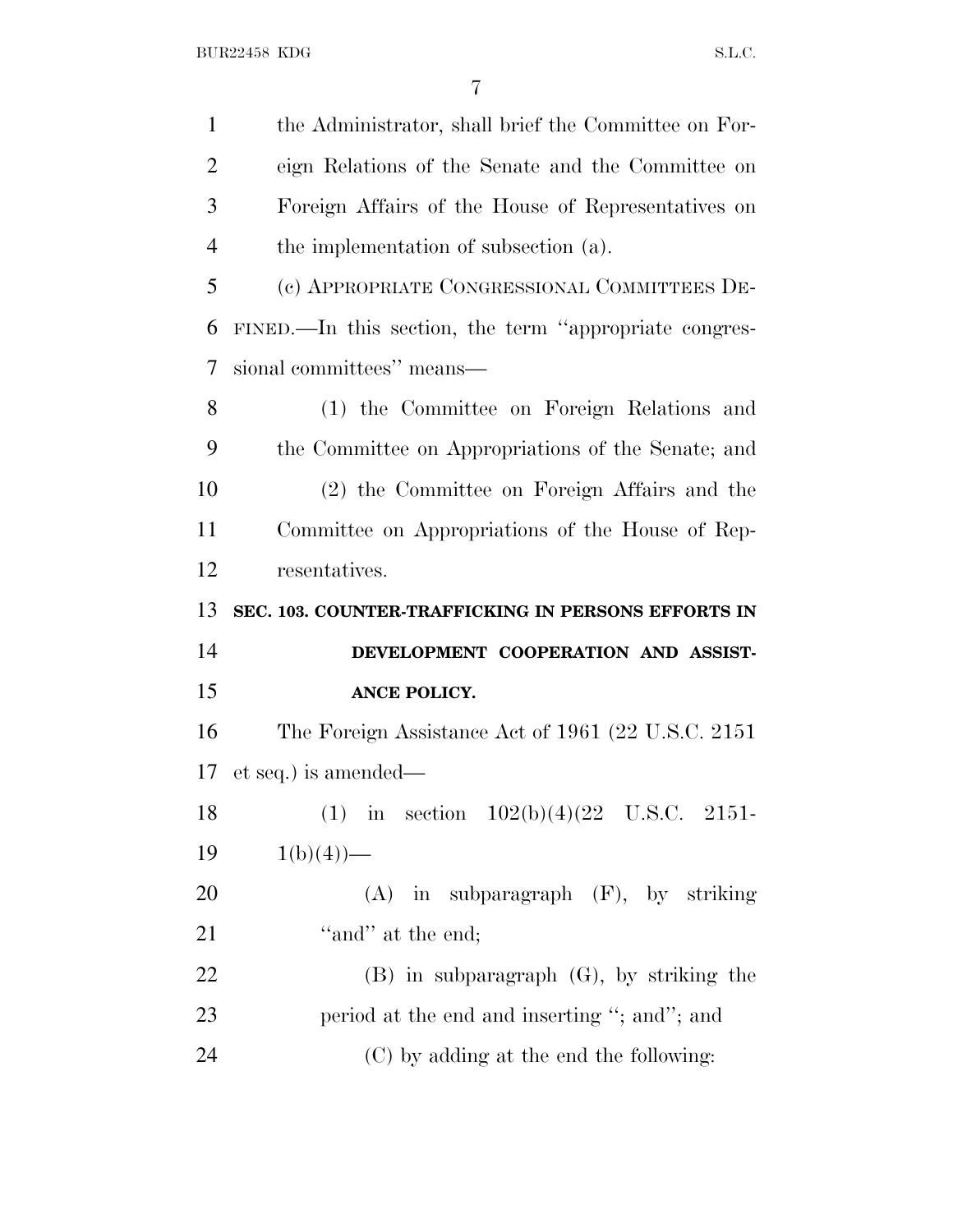| $\mathbf{1}$   | "(H) effective counter-trafficking in per-          |
|----------------|-----------------------------------------------------|
| $\overline{2}$ | sons policies and programs."; and                   |
| 3              | in section $492(d)(1)(22 \text{ U.S.C.})$<br>(2)    |
| $\overline{4}$ | $2292a(d)(1)$ —                                     |
| 5              | $(A)$ by striking "that the funds" and in-          |
| 6              | serting the following: "that—                       |
| $\overline{7}$ | $\lq\lq$ the funds";                                |
| 8              | $(B)$ in subparagraph $(A)$ , as added by sub-      |
| 9              | paragraph (A) of this paragraph, by striking        |
| 10             | the period at the end and inserting "; and";        |
| 11             | and                                                 |
| 12             | (C) by adding at the end the following:             |
| 13             | $\lq\lq (B)$ in carrying out the provisions of this |
| 14             | chapter, the President shall, to the greatest ex-   |
| 15             | tent possible—                                      |
| 16             | "(i) ensure that assistance made                    |
| 17             | available under this section does not create        |
| 18             | or contribute to conditions that can be rea-        |
| 19             | sonably expected to result in an increase in        |
| 20             | trafficking in persons who are in condi-            |
| 21             | tions of heightened vulnerability as a result       |
| 22             | of natural and manmade disasters; and               |
| 23             | "(ii) integrate appropriate protections             |
| 24             | into the planning and execution of activi-          |
| 25             | ties authorized under this chapter.".               |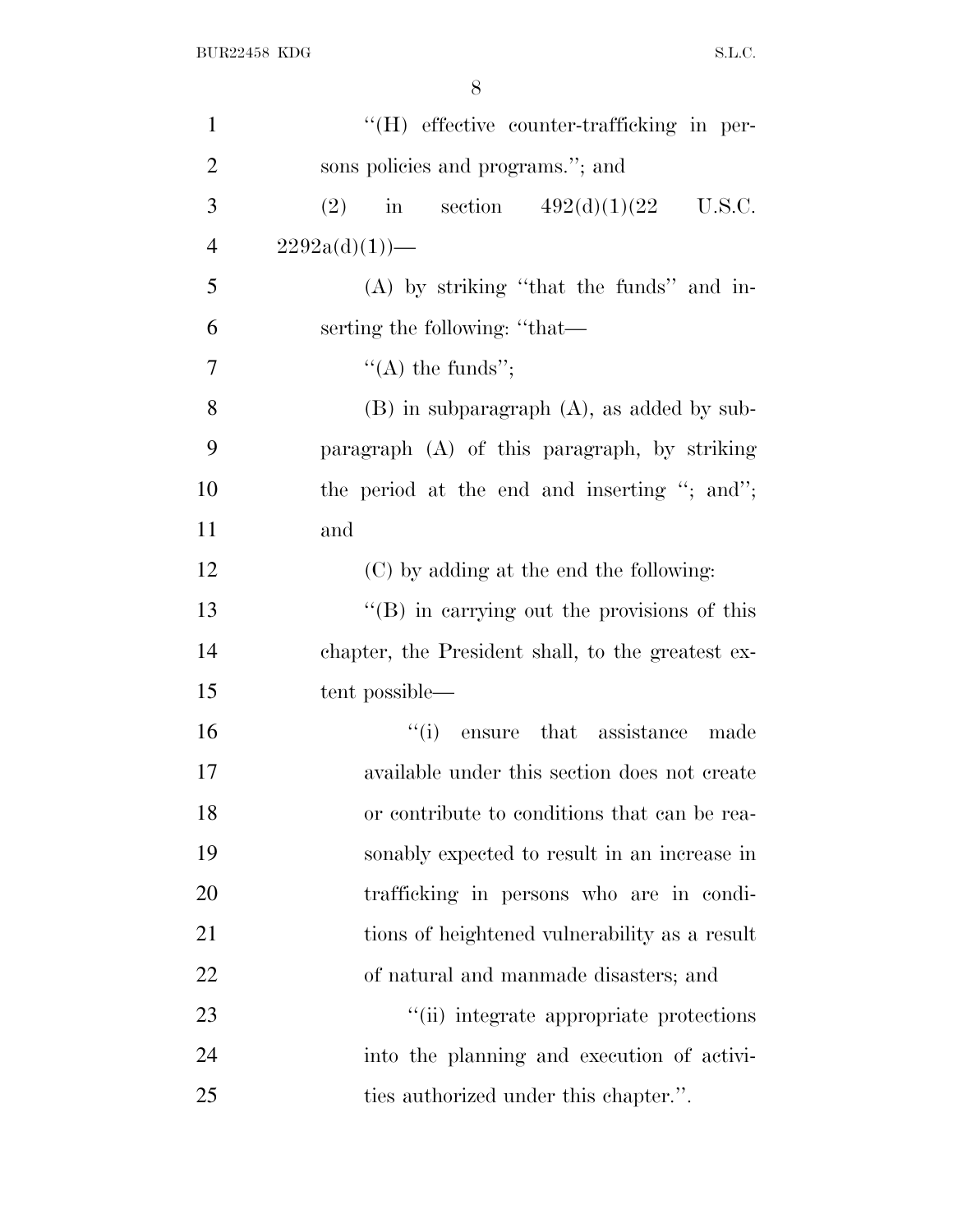| 1              | SEC. 104. TECHNICAL AMENDMENTS TO TIER RANKINGS.                       |
|----------------|------------------------------------------------------------------------|
| $\overline{2}$ | (a) MODIFICATIONS TO TIER 2 WATCH LIST.—Sec-                           |
| 3              | tion $110(b)(2)$ of the Trafficking Victims Protection Act             |
| 4              | of 2000 (22 U.S.C. 7107(b)(2)), is amended—                            |
| 5              | $(1)$ in the paragraph heading, by striking "SPE-                      |
| 6              | CIAL" and inserting "TIER 2"; and                                      |
| 7              | $(2)$ in subparagraph $(A)$ —                                          |
| 8              | $(A)$ by striking "of the following countries"                         |
| 9              | and all that follows through "annual report,                           |
| 10             | where—"and inserting "of countries that have                           |
| 11             | been listed pursuant to paragraph $(1)(B)$ pur-                        |
| 12             | suant to the current annual report, in which—                          |
| 13             | $";$ and                                                               |
| 14             | (B) by redesignating subclauses (I) and                                |
| 15             | (II) as clauses (i) and (ii), respectively, and                        |
| 16             | moving such clauses (as so redesignated) 2 ems                         |
| 17             | to the left.                                                           |
| 18             | (b) MODIFICATION TO SPECIAL RULE FOR DOWN-                             |
| 19             | REINSTATED COUNTRIES.-Section<br><b>GRADED</b><br>$\operatorname{AND}$ |
| 20             | $110(b)(2)(F)$ of such Act (22 U.S.C. 7107(b)(2)(F)) is                |
| 21             | amended—                                                               |
| 22             | $(1)$ in the matter preceding clause (i), by strik-                    |
| 23             | ing "special watch list described in subparagraph                      |
| 24             | $(A)(iii)$ for more than 1 consecutive year after the                  |
| 25             | country" and inserting "Tier 2 watch list described                    |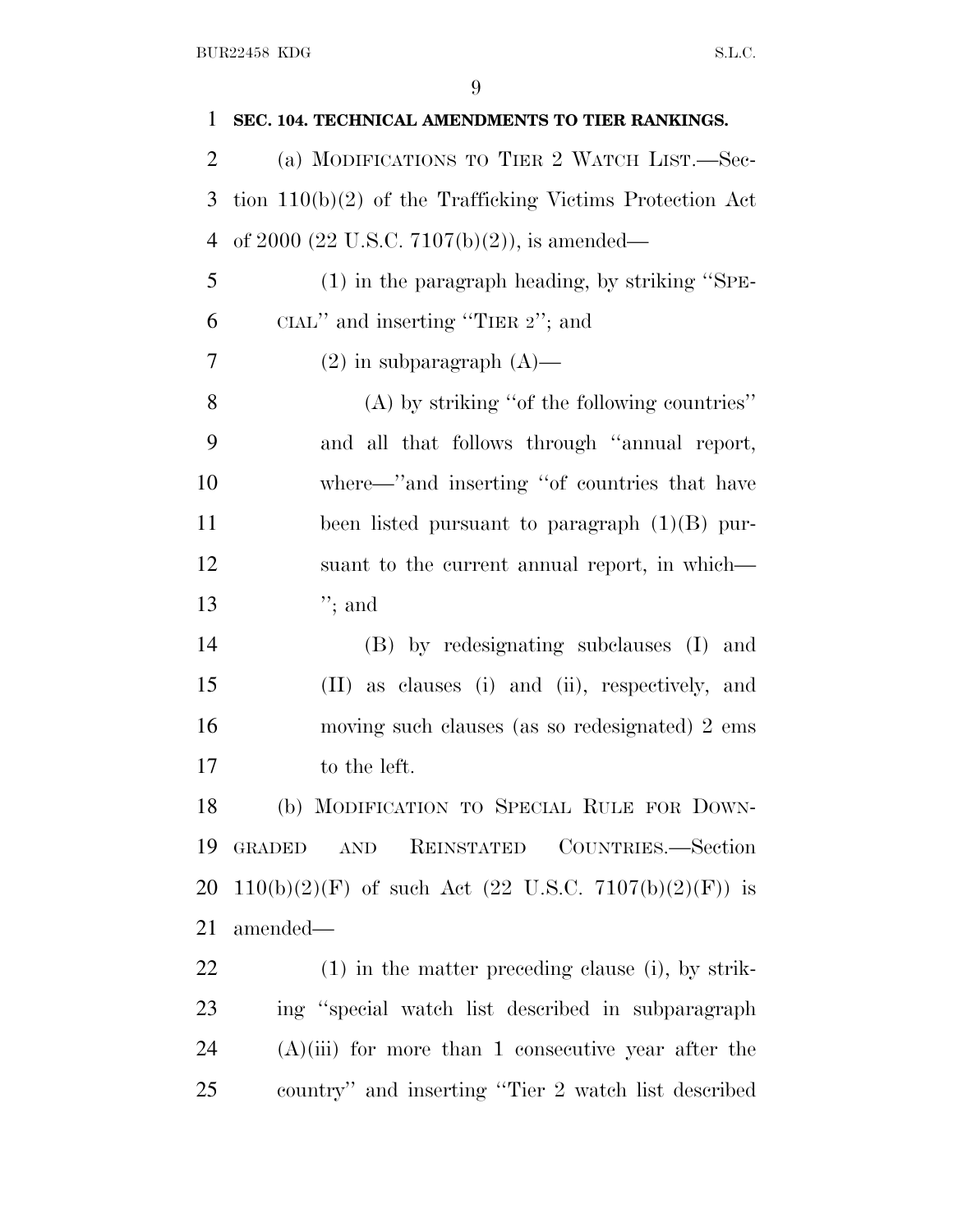| $\mathbf{1}$   | in subparagraph (A) for more than one year imme-      |
|----------------|-------------------------------------------------------|
| $\overline{2}$ | diately after the country consecutively";             |
| 3              | $(2)$ in clause (i), in the matter preceding sub-     |
| $\overline{4}$ | clause (I), by striking "special watch list described |
| 5              | in subparagraph $(A)(iii)$ " and inserting "Tier 2    |
| 6              | watch list described in subparagraph $(A)$ "; and     |
| 7              | $(3)$ in clause (ii), by inserting "in the year fol-  |
| 8              | lowing such waiver under subparagraph $(D)(ii)$ "     |
| 9              | after "paragraph $(1)(C)$ ".                          |
| 10             | (c) CONFORMING AMENDMENTS.-                           |
| 11             | (1) TRAFFICKING VICTIMS PROTECTION ACT OF             |
| 12             | 2000.—Section 110(b) of the Trafficking Victims       |
| 13             | Protection Act of $2000$ (22 U.S.C. 7107(b)), as      |
| 14             | amended by subsections (a) and (b), is further        |
| 15             | amended—                                              |
| 16             | (A) in paragraph $(2)$ —                              |
| 17             | (i) in subparagraph $(B)$ , by striking               |
| 18             | "special watch list" and inserting "Tier 2"           |
| 19             | watch list";                                          |
| 20             | (ii) in subparagraph $(C)$ —                          |
| 21             | (I) in the subparagraph heading,                      |
| 22             | by striking "SPECIAL WATCH LIST"                      |
| 23             | and inserting "TIER 2 WATCH LIST";                    |
| 24             | and                                                   |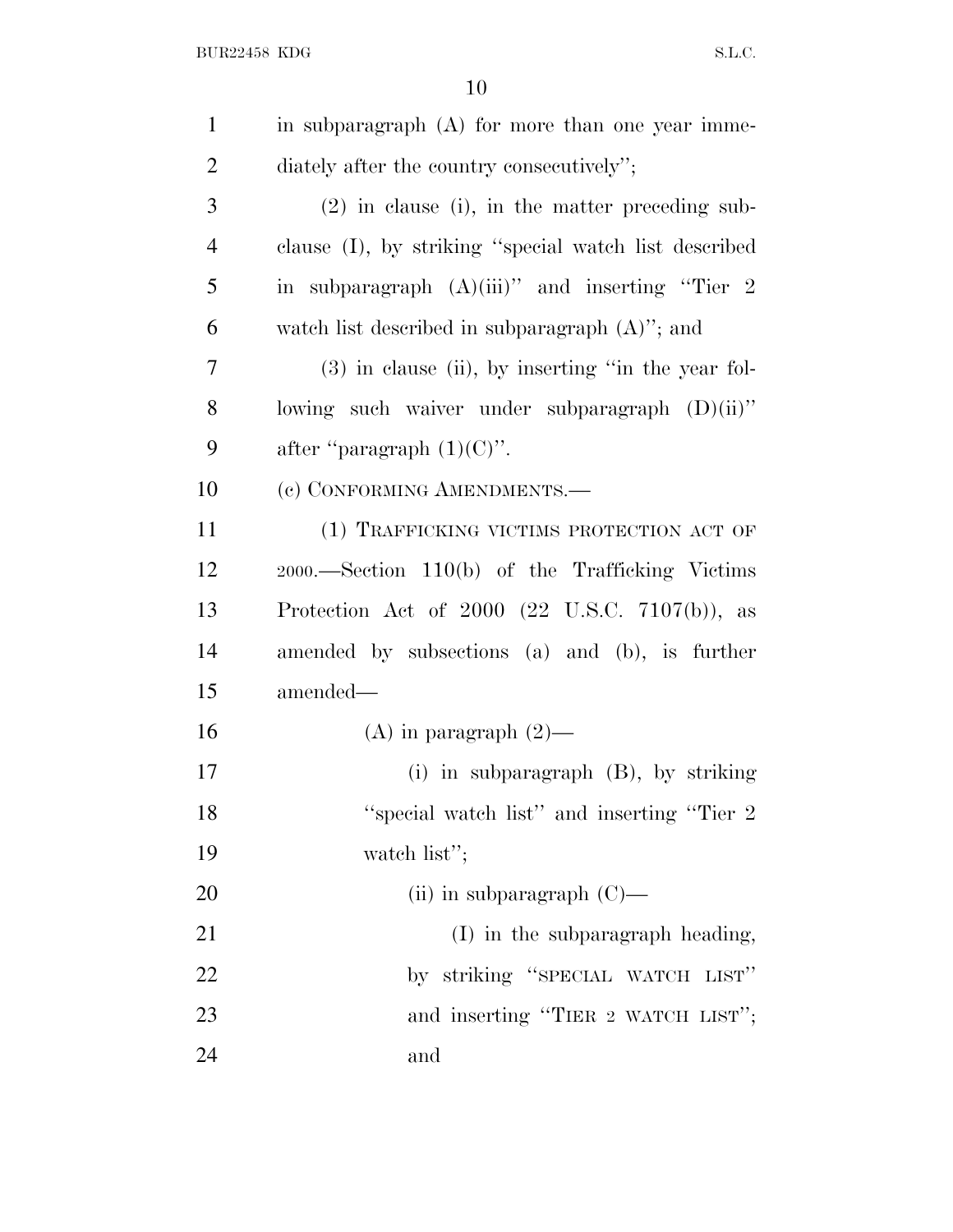| $\mathbf{1}$   | (II) by striking "special watch                 |
|----------------|-------------------------------------------------|
| $\overline{2}$ | list" and inserting "Tier 2 watch               |
| 3              | list"; and                                      |
| $\overline{4}$ | (iii) in subparagraph $(D)$ —                   |
| 5              | $(I)$ in the subparagraph heading,              |
| 6              | by striking "SPECIAL WATCH LIST"                |
| $\overline{7}$ | and inserting "TIER 2 WATCH LIST";              |
| 8              | and                                             |
| 9              | $(II)$ in clause (i), by striking               |
| 10             | "special watch list" and inserting              |
| 11             | "Tier 2 watch list";                            |
| 12             | $(B)$ in paragraph $(3)(B)$ , in the matter     |
| 13             | preceding clause (i), by striking "clauses (i), |
| 14             | $(ii)$ , and $(iii)$ of"; and                   |
| 15             | (C) in paragraph $(4)$ —                        |
| 16             | $(i)$ in subparagraph $(A)$ , in the matter     |
| 17             | preceding clause (i), by striking "each         |
| 18             | country described in paragraph $(2)(A)(ii)$ "   |
| 19             | and inserting "each country described in        |
| 20             | paragraph $(2)(A)$ "; and                       |
| 21             | (ii) in subparagraph $(D)(ii)$ , by strik-      |
| 22             | ing "the Special Watch List" and inserting      |
| 23             | "the Tier 2 watch list".                        |
| 24             | (2) FREDERICK DOUGLASS TRAFFICKING VIC-         |
| 25             | TIMS PREVENTION AND PROTECTION REAUTHORIZA-     |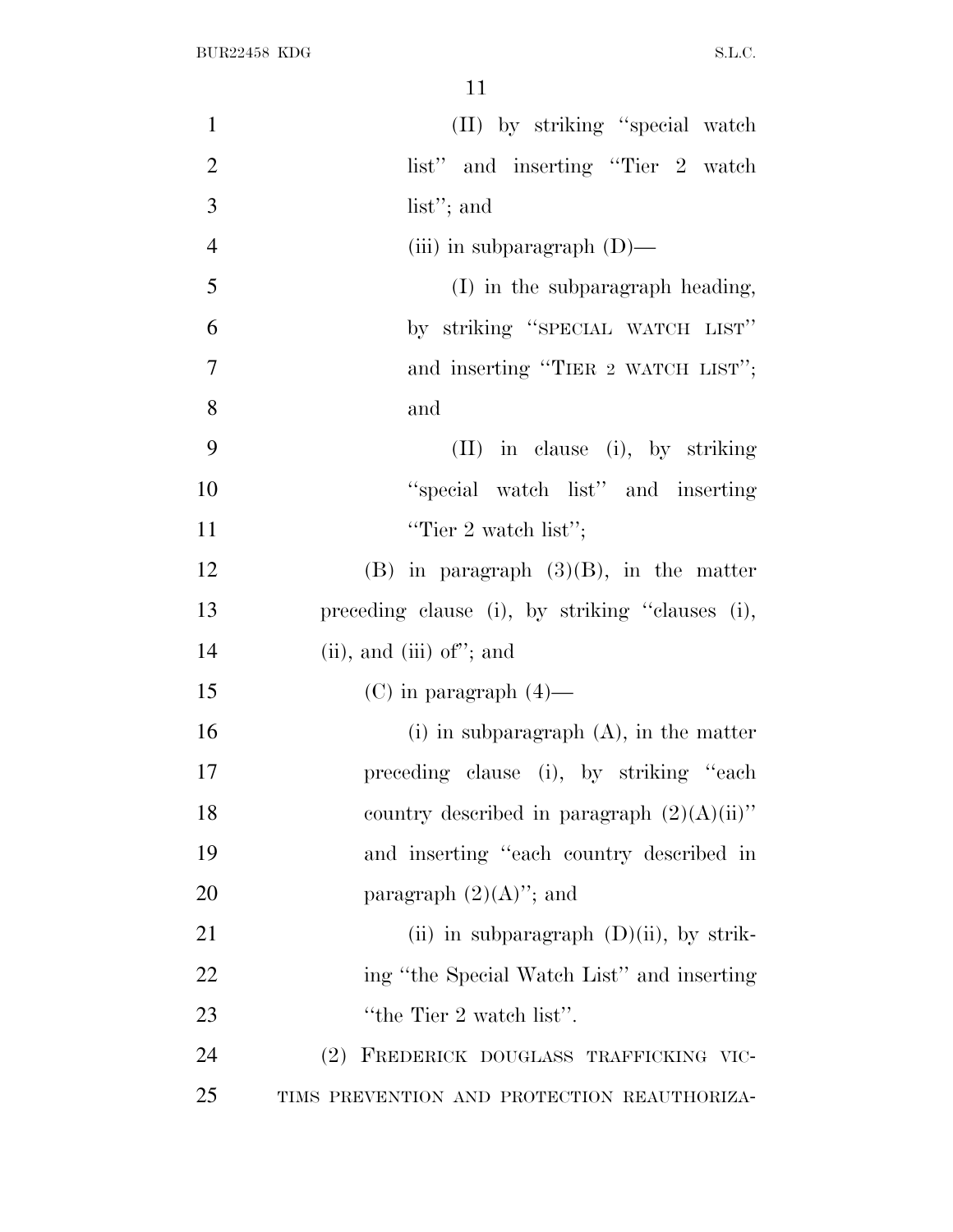BUR22458 KDG S.L.C.

 TION ACT OF 2018.—Section 204(b)(1) of the Fred- erick Douglass Trafficking Victims Prevention and Protection Reauthorization Act of 2018 (Public Law 115–425) is amended by striking ''special watch list'' and inserting ''Tier 2 watch list''.

 (3) BIPARTISAN CONGRESSIONAL TRADE PRIOR- ITIES AND ACCOUNTABILITY ACT OF 2015.—Section 106(b)(6)(E)(iii) of the Bipartisan Congressional Trade Priorities and Accountability Act of 2015 (19 10 U.S.C.  $4205(b)(6)(E(iii))$  is amended by striking ''under section'' and all that follows and inserting ''under section 110(b)(2)(A) of the Trafficking Vic- tims Protection Act of 2000 (22 U.S.C.  $7107(b)(2)(A))$ ".

# **SEC. 105. MODIFICATIONS TO THE PROGRAM TO END MOD-ERN SLAVERY.**

 (a) I<sup>N</sup> GENERAL.—Section 1298 of the National De- fense Authorization Act for Fiscal Year 2017 (22 U.S.C. 7114) is amended—

20 (1) in subsection (a)(1), by striking "Not later 21 than 90 days after the date of the enactment of this Act'' and inserting ''Not later than 90 days after the date of the enactment of the International Traf- ficking Victims Protection Reauthorization Act of 2022'';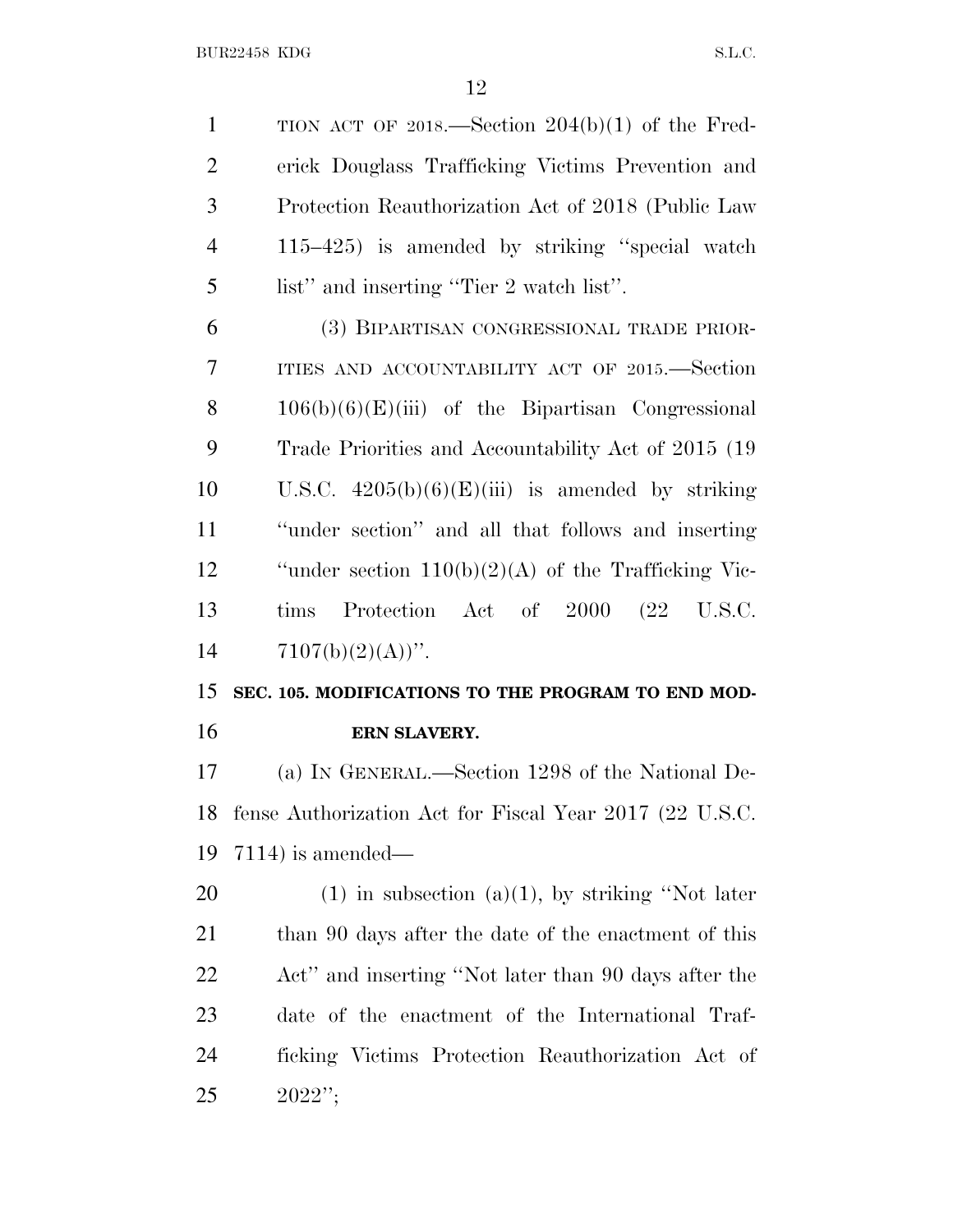| $\mathbf{1}$   | $(2)$ in subsection $(g)$ —                               |
|----------------|-----------------------------------------------------------|
| $\overline{2}$ | (A) by striking "APPROPRIATIONS" in the                   |
| 3              | heading and all that follows through "There is            |
| $\overline{4}$ | authorized" and inserting "APPROPRIATIONS"                |
| 5              | .—There is authorized"; and                               |
| 6              | $(B)$ by striking paragraph $(2)$ ; and                   |
| 7              | $(3)$ in subsection $(h)(1)$ , by striking "Not later     |
| 8              | than September 30, 2018, and September 30, $2020"$        |
| 9              | and inserting "Not later than September 30, 2022,         |
| 10             | and September 30, $2026$ ".                               |
| 11             | (b) ELIGIBILITY.—To be eligible for funding under         |
| 12             | the Program to End Modern Slavery of the Office to Mon-   |
| 13             | itor and Combat Trafficking in Persons, a grant recipient |
| 14             | shall—                                                    |
| 15             | (1) publish the names of all subgrantee organi-           |
| 16             | zations on a publicly available website; or               |
| 17             | (2) if the subgrantee organization expresses a            |
| 18             | security concern, the grant recipient shall relay such    |
| 19             | concerns to the Secretary of State, who shall trans-      |
| <b>20</b>      | mit annually the names of all subgrantee organiza-        |
| 21             | tions in a classified annex to the chairs of the appro-   |
| 22             | priate congressional committees (as defined in sec-       |
| 23             | tion 1298(i) of the National Defense Authorization        |
|                |                                                           |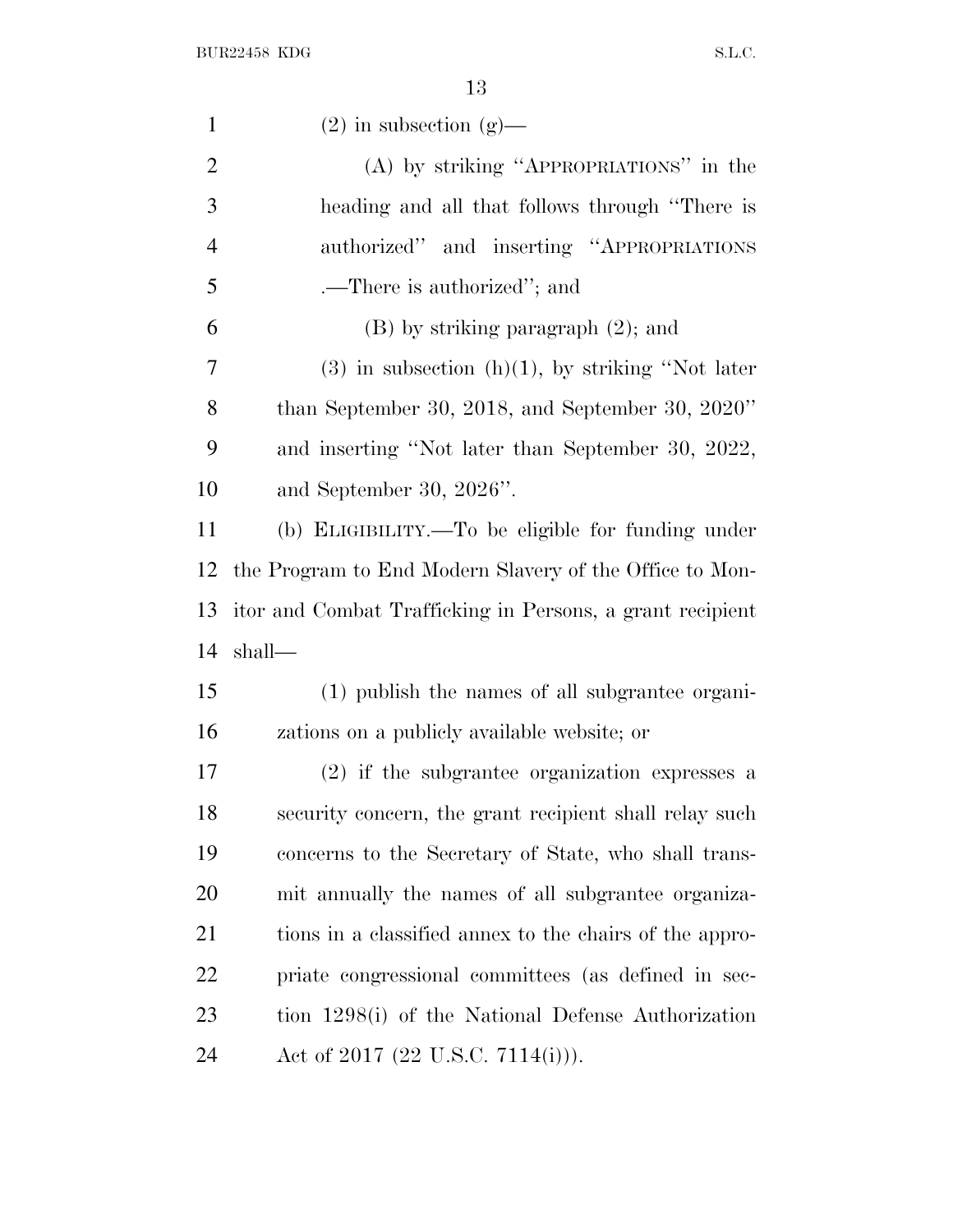(c) AWARD OF FUNDS.—All grants issued under the program referred to in subsection (b) shall be— (1) awarded on a competitive basis; and

 (2) subject to the regular congressional notifica- tion procedures applicable with respect to grants made available under section 1298(b) of the Na- tional Defense Authorization Act of 2017 (22 U.S.C.  $7114(b)$ ).

## **SEC. 106. CLARIFICATION OF NONHUMANITARIAN, NONTRADE-RELATED FOREIGN ASSISTANCE.**

 (a) CLARIFICATION OF SCOPE OF WITHHELD AS- SISTANCE.—Section 110(d)(1) of the Trafficking Victims Protection Act of 2000 (22 U.S.C. 7107(d)(1)) is amend-ed to read as follows:

15 "(1) WITHHOLDING OF ASSISTANCE.—The President has determined that—

17 "'(A) the United States will not provide nonhumanitarian, nontrade-related foreign as- sistance to the central government of the coun- try or funding to facilitate the participation by officials or employees of such central govern- ment in educational and cultural exchange pro- grams, for the subsequent fiscal year until such government complies with the minimum stand-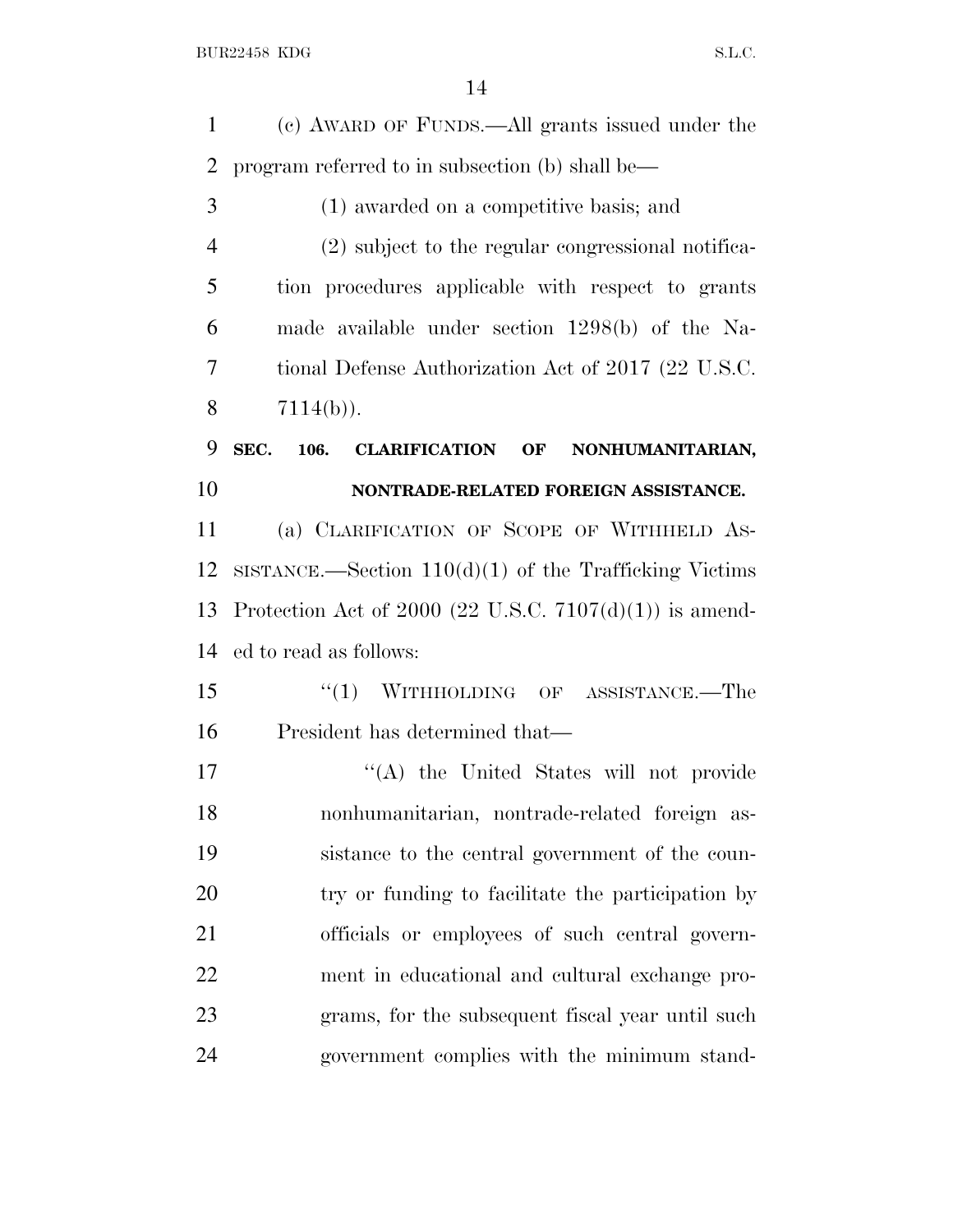ards or makes significant efforts to bring itself into compliance; and

 ''(B) the President will instruct the United States Executive Director of each multilateral development bank and of the International Monetary Fund to vote against, and to use the Executive Director's best efforts to deny, any loan or other utilization of the funds of the re- spective institution to that country (other than for humanitarian assistance, for trade-related assistance, or for development assistance that directly addresses basic human needs, is not ad- ministered by the central government of the sanctioned country, and is not provided for the benefit of that government) for the subsequent fiscal year until such government complies with the minimum standards or makes significant ef-forts to bring itself into compliance.''.

 (b) DEFINITION OF NON-HUMANITARIAN, NONTRADE RELATED ASSISTANCE.—Section 103(10) of the Traf- ficking Victims Protection Act of 2000 (22 U.S.C.  $7102(10)$  is amended to read as follows:

23 "(10) NONHUMANITARIAN, NONTRADE-RE-LATED FOREIGN ASSISTANCE.—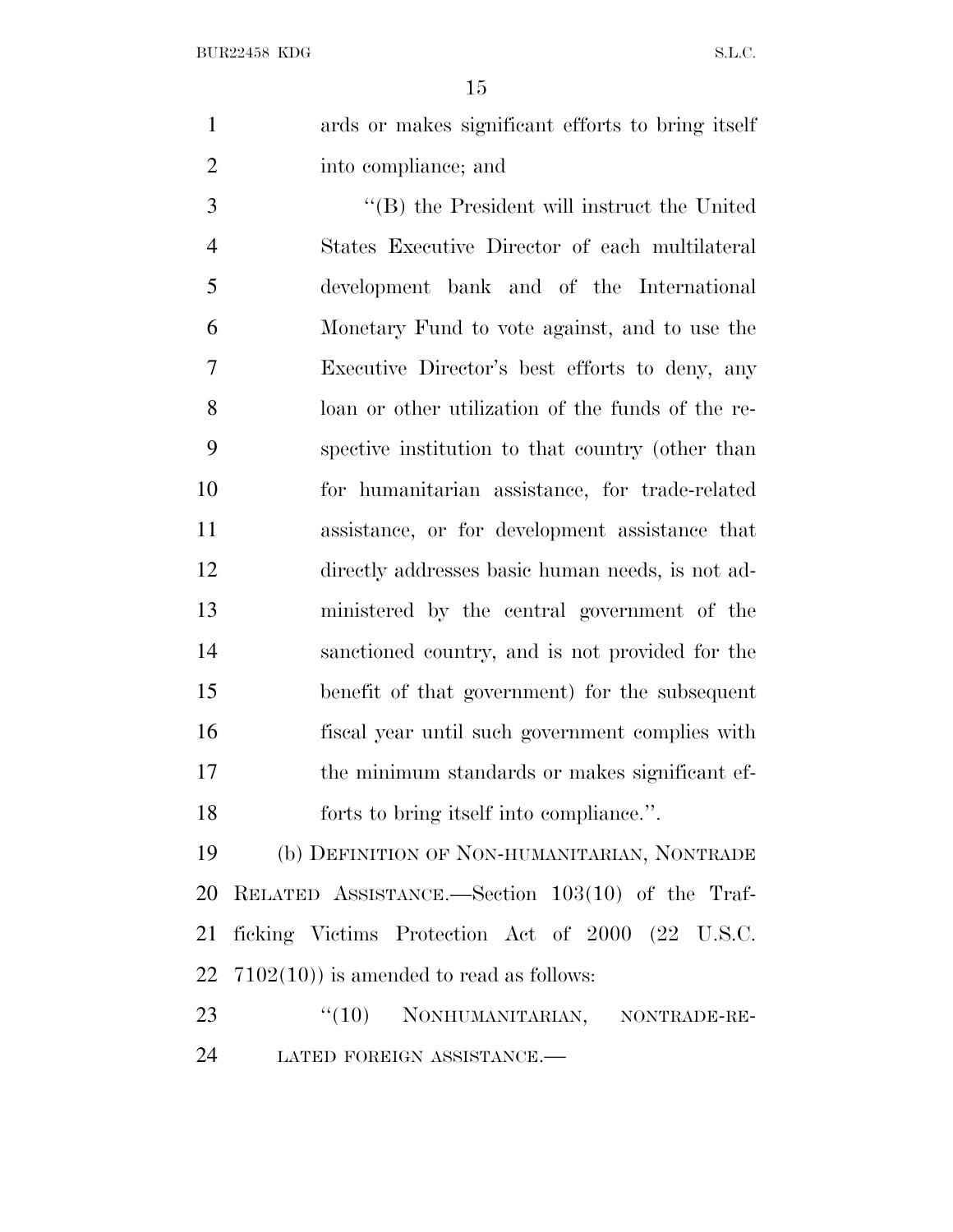| $\mathbf{1}$   | "(A) IN GENERAL.—The term 'non-                |
|----------------|------------------------------------------------|
| $\overline{2}$ | humanitarian, nontrade-related foreign assist- |
| 3              | ance' means—                                   |
| $\overline{4}$ | "(i) United States foreign assistance,         |
| 5              | other than—                                    |
| 6              | $\lq\lq$ (I) with respect to the Foreign       |
| $\overline{7}$ | Assistance Act of 1961—                        |
| 8              | "(aa) assistance for inter-                    |
| 9              | national narcotics and law en-                 |
| 10             | forcement under chapter 8 of                   |
| 11             | part I of such Act (22 U.S.C.                  |
| 12             | $2291$ et seq.);                               |
| 13             | "(bb) assistance for Inter-                    |
| 14             | national Disaster Assistance                   |
| 15             | under subsections (b) and (c) of               |
| 16             | section 491 of such Act $(22)$                 |
| 17             | U.S.C. $2292$ );                               |
| 18             | "(cc) antiterrorism assist-                    |
| 19             | ance under chapter 8 of part II                |
| 20             | of such Act (22 U.S.C. 2349aa et               |
| 21             | seq.); and                                     |
| 22             | $``(\mathrm{dd})$<br>health programs           |
| 23             | under chapters 1 and 10 of part                |
| 24             | I and chapter 4 of part II of                  |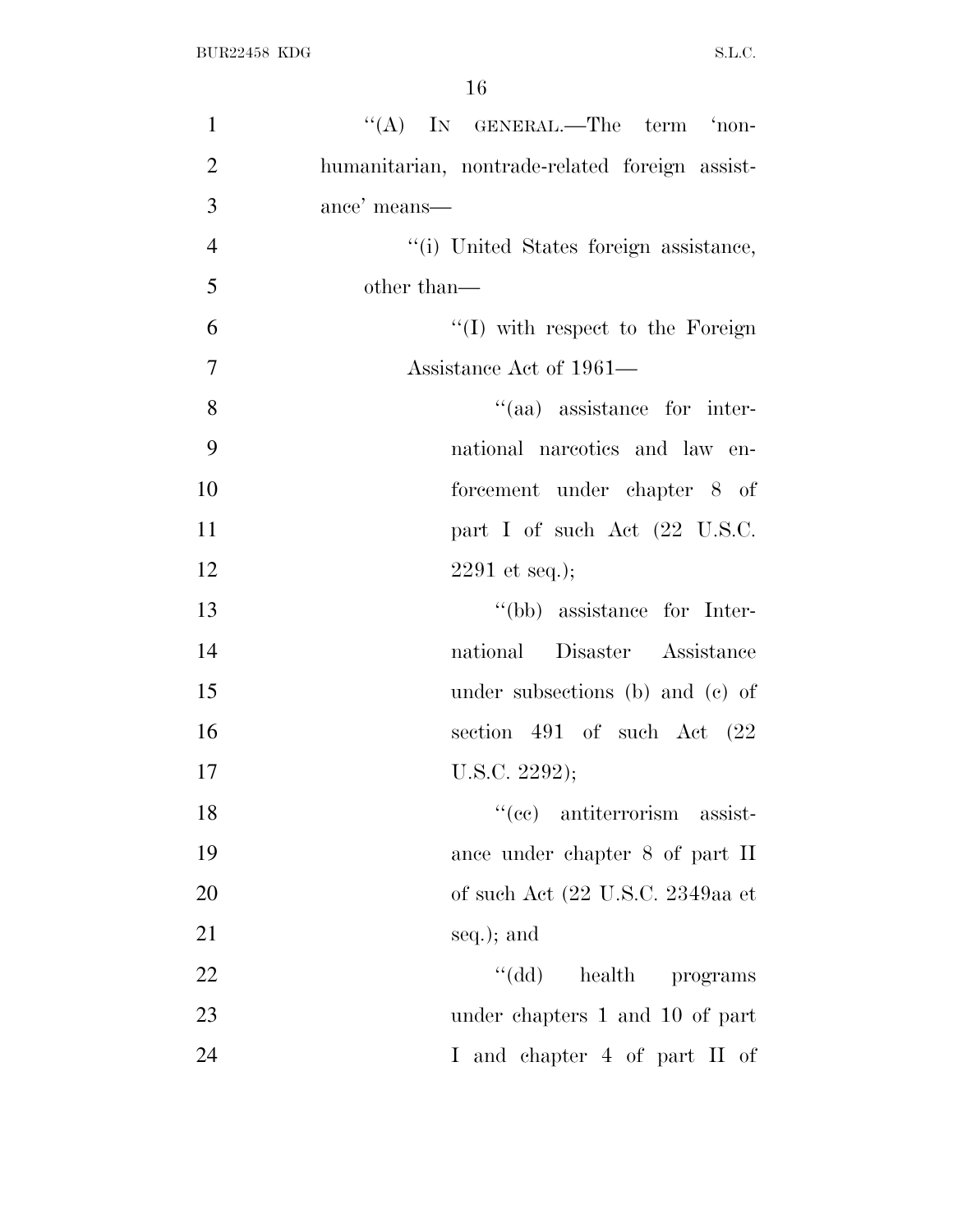| $\mathbf{1}$   | such Act (22 U.S.C. 2151 et                               |
|----------------|-----------------------------------------------------------|
| $\overline{2}$ | $seq.$ ;                                                  |
| 3              | "(II) assistance under the Food                           |
| $\overline{4}$ | for Peace Act $(7 \text{ U.S.C. } 1691 \text{ et seq.});$ |
| 5              | "(III) assistance under sections                          |
| 6              | $2(a)$ , (b), and (c) of the Migration and                |
| $\overline{7}$ | Refugee Assistance Act of 1962 (22)                       |
| $8\,$          | U.S.C. 2601(a), (b), (c)) to meet ref-                    |
| 9              | ugee and migration needs; and                             |
| 10             | "(IV) any form of United States                           |
| 11             | foreign assistance provided through                       |
| 12             | nongovernmental organizations, inter-                     |
| 13             | national organizations, or private sec-                   |
| 14             | tor partners—                                             |
| 15             | "(aa) to combat human and                                 |
| 16             | wildlife trafficking;                                     |
| 17             | "(bb) to promote food secu-                               |
| 18             | rity;                                                     |
| 19             | "(cc) to respond to emer-                                 |
| 20             | gencies;                                                  |
| 21             | "(dd) to provide humani-                                  |
| 22             | tarian assistance;                                        |
| 23             | "(ee) to address basic                                    |
| 24             | human needs, including for edu-                           |
| 25             | cation;                                                   |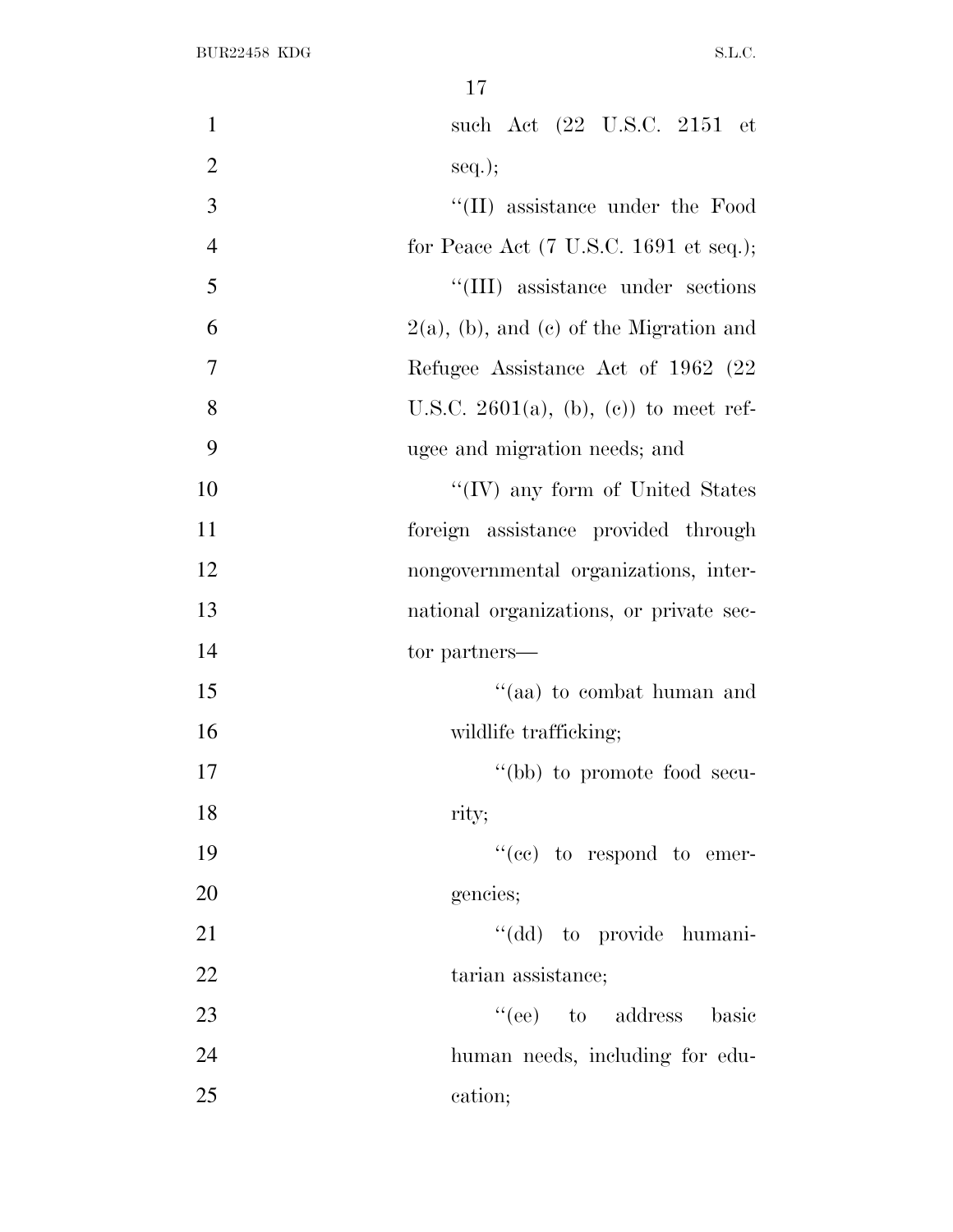| $\mathbf{1}$   | "(ff) to advance global                          |
|----------------|--------------------------------------------------|
| $\overline{2}$ | health security; or                              |
| 3              | " $(gg)$ to promote trade;                       |
| $\overline{4}$ | "(ii) sales, or financing any terms,             |
| 5              | under the Arms Export Control Act (22            |
| 6              | U.S.C. $2751$ et seq.), other than sales or      |
| $\overline{7}$ | financing provided for narcotics-related         |
| 8              | purposes following notification in accord-       |
| 9              | ance with the prior notification procedures      |
| 10             | applicable to reprogrammings pursuant to         |
| 11             | section 634A of the Foreign Assistance Act       |
| 12             | of 1961 (22 U.S.C. 2394–1); or                   |
| 13             | "(iii) any other form of United States           |
| 14             | foreign assistance that the President deter-     |
| 15             | mines, by not later than October 1 of each       |
| 16             | fiscal year, is necessary to advance the se-     |
| 17             | curity, economic, humanitarian, or global        |
| 18             | health interests of the United States with-      |
| 19             | out compromising the steadfast U.S. com-         |
| 20             | mitment to combatting human trafficking          |
| 21             | globally.                                        |
| 22             | EXCLUSIONS.—The<br>'non-<br>$\lq\lq (B)$<br>term |
| 23             | humanitarian, nontrade-related foreign assist-   |
| 24             | ance' shall not include payments to or the par-  |
| 25             | ticipation of government entities necessary or   |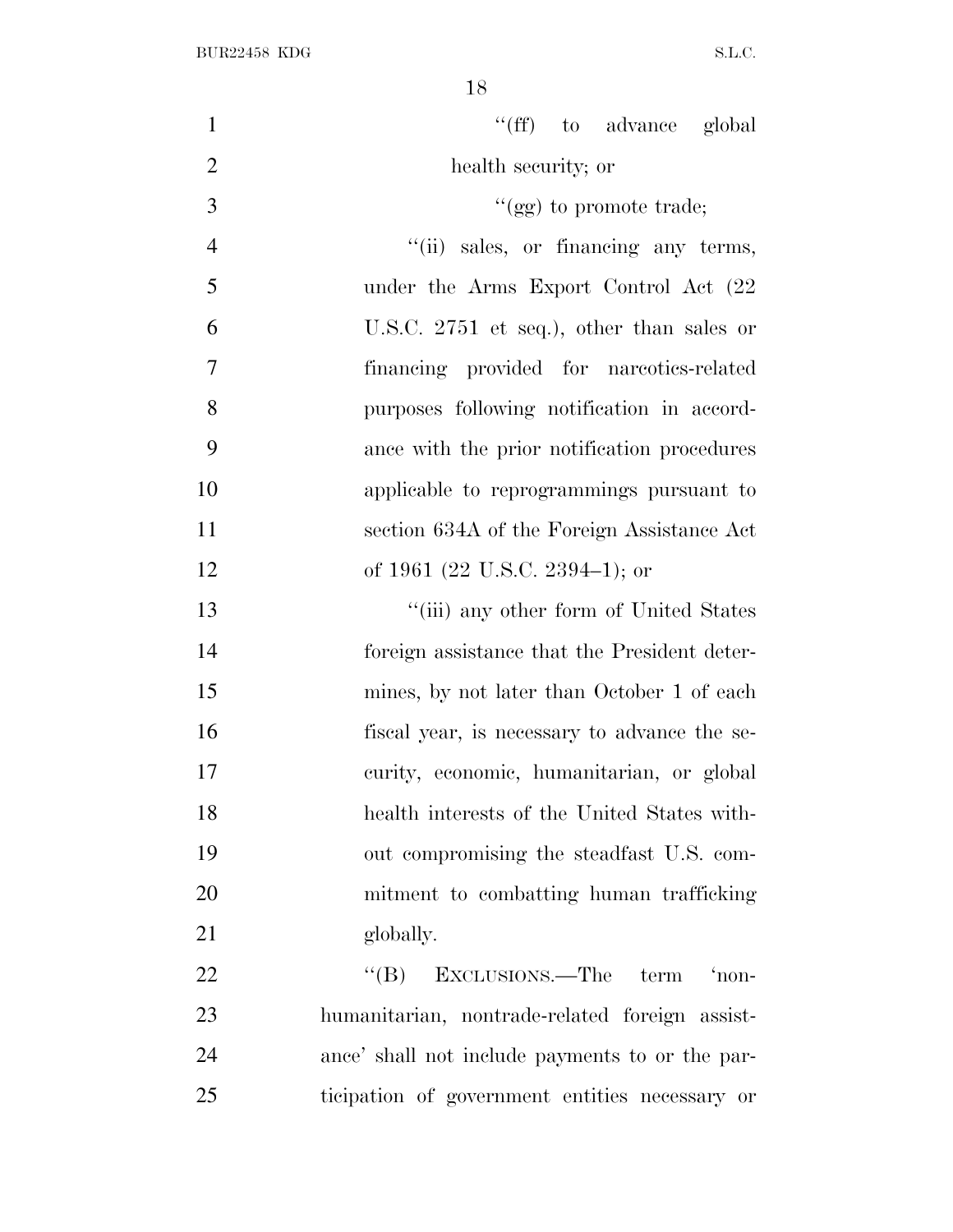| $\mathbf{1}$   | incidental to the implementation of a program                  |
|----------------|----------------------------------------------------------------|
| $\overline{2}$ | that is otherwise consistent with section 110.".               |
| 3              | SEC. 107. EXPANDING PROTECTIONS FOR DOMESTIC WORK-             |
| $\overline{4}$ | ERS OF OFFICIAL AND DIPLOMATIC VISA                            |
| 5              | <b>HOLDERS.</b>                                                |
| 6              | Section 203(b) of the William Wilberforce Trafficking          |
| 7              | Victims Protection Reauthorization Act of 2008 (8 U.S.C.       |
| 8              | $1375c(b)$ ) is amended by inserting after paragraph $(4)$ the |
| 9              | following:                                                     |
| 10             | "(5) NATIONAL EXPANSION OF IN-PERSON REG-                      |
| 11             | ISTRATION PROGRAM.—The Secretary shall admin-                  |
| 12             | ister the Domestic Worker In-Person Registration               |
| 13             | Program for employees with $A-3$ visas or $G-5$ visas          |
| 14             | employed by accredited foreign mission members or              |
| 15             | international organization employees and shall ex-             |
| 16             | pand this program nationally, which shall include—             |
| 17             | $\lq\lq$ after the arrival of each such em-                    |
| 18             | ployee in the United States, and annually dur-                 |
| 19             | ing the course of such employee's employment,                  |
| 20             | a description of the rights of such employee                   |
| 21             | under applicable Federal and State law; and                    |
| <u>22</u>      | "(B) provision of a copy of the pamphlet                       |
| 23             | developed pursuant to section 202 to the em-                   |
| 24             | ployee with an $A-3$ visa or a $G-5$ visa; and                 |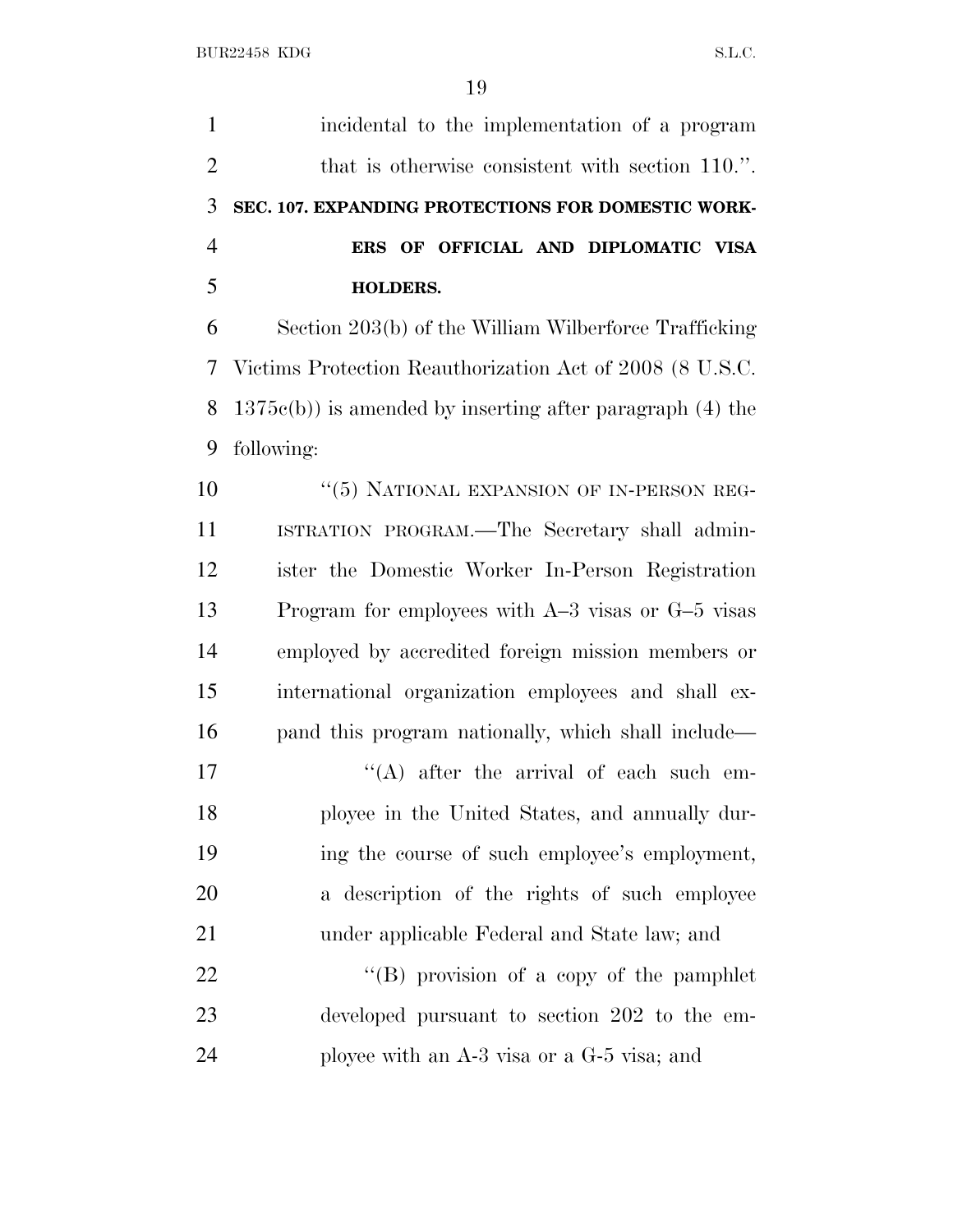| $\mathbf{1}$   | "(C) information on how to contact the                            |
|----------------|-------------------------------------------------------------------|
| $\overline{2}$ | National Human Trafficking Hotline.                               |
| 3              | "(6) MONITORING AND TRAINING OF $A-3$ AND                         |
| $\overline{4}$ | G-5 VISA EMPLOYERS ACCREDITED TO FOREIGN MIS-                     |
| 5              | SIONS AND INTERNATIONAL ORGANIZATIONS.-The                        |
| 6              | Secretary shall—                                                  |
| 7              | $\lq\lq$ inform embassies, international orga-                    |
| 8              | nizations, and foreign missions of the rights of                  |
| 9              | A-3 and G-5 domestic workers under the appli-                     |
| 10             | cable labor laws of the United States, including                  |
| 11             | the fair labor standards described in the pam-                    |
| 12             | phlet developed pursuant to section 202. Infor-                   |
| 13             | mation provided to foreign missions, embassies,                   |
| 14             | and international organizations should include                    |
| 15             | material on labor standards and labor rights of                   |
| 16             | domestic worker employees who hold A-3 and                        |
| 17             | $G-5$ visas;                                                      |
| 18             | "(B) inform embassies, international orga-                        |
| 19             | nizations, and foreign missions of the potential                  |
| 20             | consequences to individuals holding a non-                        |
| 21             | immigrant visa issued pursuant to subpara-                        |
| 22             | graph $(A)(i)$ , $(A)(ii)$ , $(G)(i)$ , $(G)(ii)$ , or $(G)(iii)$ |
| 23             | of section $101(a)(15)$ of the Immigration and                    |
| 24             | Nationality Act $(8 \text{ U.S.C. } 1101(a)(15))$ who             |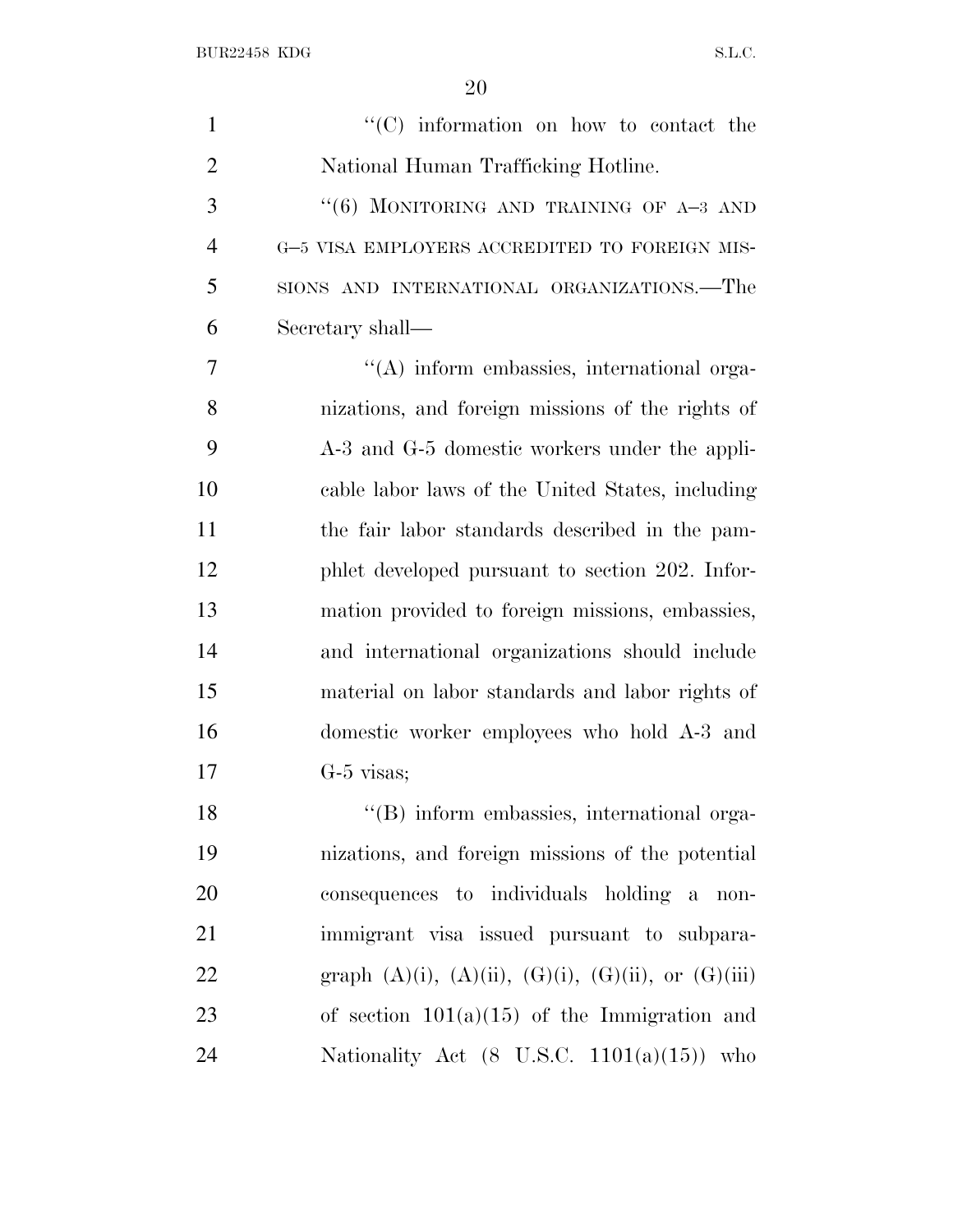| $\mathbf{1}$   | violate the laws described in subclause $(I)(aa)$ , |
|----------------|-----------------------------------------------------|
| $\overline{2}$ | including (at the discretion of the Secretary)—     |
| 3              | "(i) the suspension of $A-3$ visas and              |
| $\overline{4}$ | $G-5$ visas;                                        |
| 5              | "(ii) request for waiver of immunity;               |
| 6              | "(iii) criminal prosecution;                        |
| $\tau$         | $``(iv)$ civil damages; and                         |
| 8              | $f'(v)$ permanent revocation of or re-              |
| 9              | fusal to renew the visa of the accredited           |
| 10             | foreign mission or international organiza-          |
| 11             | tion employee; and                                  |
| 12             | "(C) require all accredited foreign mission         |
| 13             | and international organization employers of in-     |
| 14             | dividuals holding A-3 visas or G-5 visas to re-     |
| 15             | port the wages paid to such employees on an         |
| 16             | annual basis.".                                     |
|                |                                                     |

### **SEC. 108. EFFECTIVE DATES.**

 Sections 104(b) and 106 and the amendments made by those sections take effect on the date that is the first day of the first full reporting period for the report re- quired by section 110(b)(1) of the Trafficking Victims Protection Act of 2000 (22 U.S.C. 7107(b)(1)) after the date of the enactment of this Act.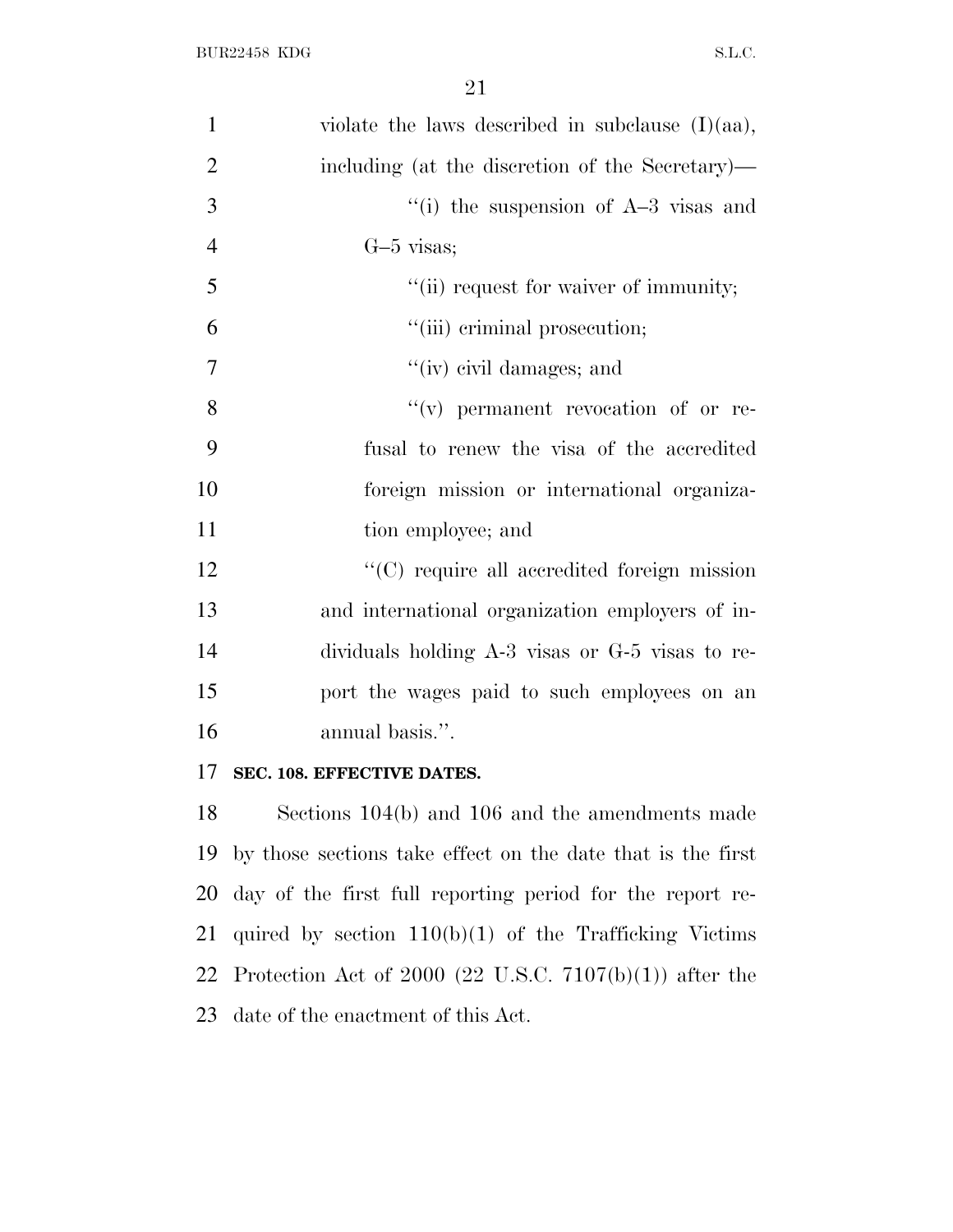# **TITLE II—AUTHORIZATION OF APPROPRIATIONS**

 **SEC. 201. EXTENSION OF AUTHORIZATIONS UNDER THE VICTIMS OF TRAFFICKING AND VIOLENCE PROTECTION ACT OF 2000.**

 Section 113 of the Victims of Trafficking and Vio- lence Protection Act of 2000 (22 U.S.C. 7110) is amend-ed—

 (1) in subsection (a), by striking ''2018 through 2021, \$13,822,000'' and inserting ''2023 through 2026, \$17,000,000''; and

12 (2) in subsection  $(c)(1)$ —

 (A) in the matter preceding subparagraph (A), by striking ''2018 through 2021, \$65,000,000'' and inserting ''2023 through 2026, \$102,500,000, of which \$22,000,000 shall be made available each fiscal year to the United States Agency for International Devel-19 opment and the remainder of";

20 (B) in subparagraph (C), by striking "; 21 and" at the end and inserting a semicolon;

 (C) in subparagraph (D), by striking the 23 period at the end and inserting "; and"; and (D) by adding at the end the following: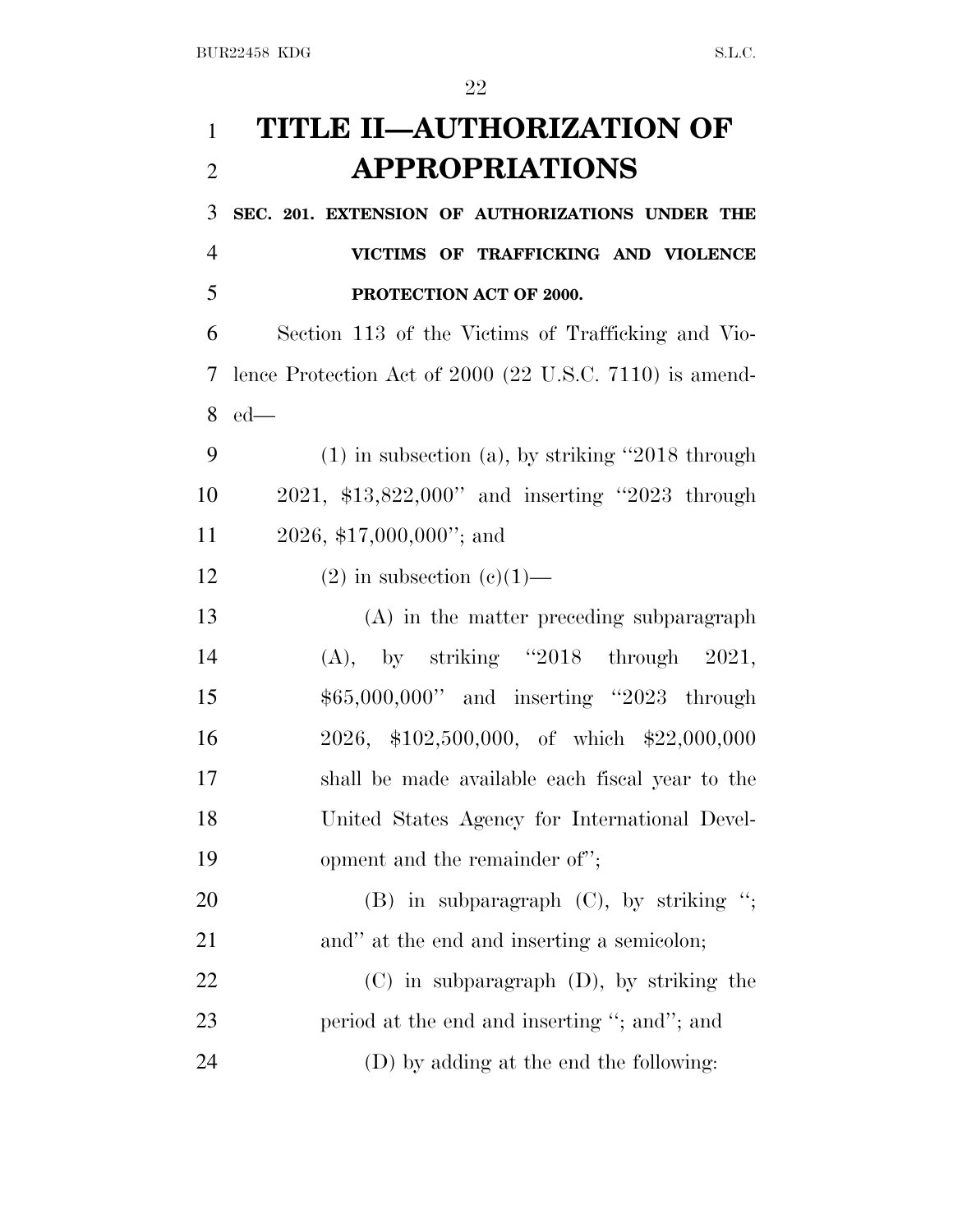$"({\rm E})$  to fund programs to end modern slav- ery, in an amount not to exceed \$37,500,000 for each of the fiscal years 2023 through 4 .".

 **SEC. 202. EXTENSION OF AUTHORIZATIONS UNDER THE INTERNATIONAL MEGAN'S LAW.**

 Section 11 of the International Megan's Law to Pre- vent Child Exploitation and Other Sexual Crimes Through Advanced Notification of Traveling Sex Offenders (34 U.S.C. 21509) is amended by striking ''2018 through 2021'' and inserting ''2023 through 2026''.

### **TITLE III—BRIEFINGS**

# **SEC. 301. BRIEFING ON ANNUAL TRAFFICKING IN PERSON'S REPORT.**

 Not later than 30 days after the public designation of country tier rankings and subsequent publishing of the Trafficking in Persons Report, the Secretary of State shall brief the Committee on Foreign Relations of the Senate and the Committee on Foreign Affairs of the House of Representatives on—

 (1) countries that were downgraded or up- graded in the most recent Trafficking in Persons Report; and

 (2) the efforts made by the United States to improve counter-trafficking efforts in those coun-